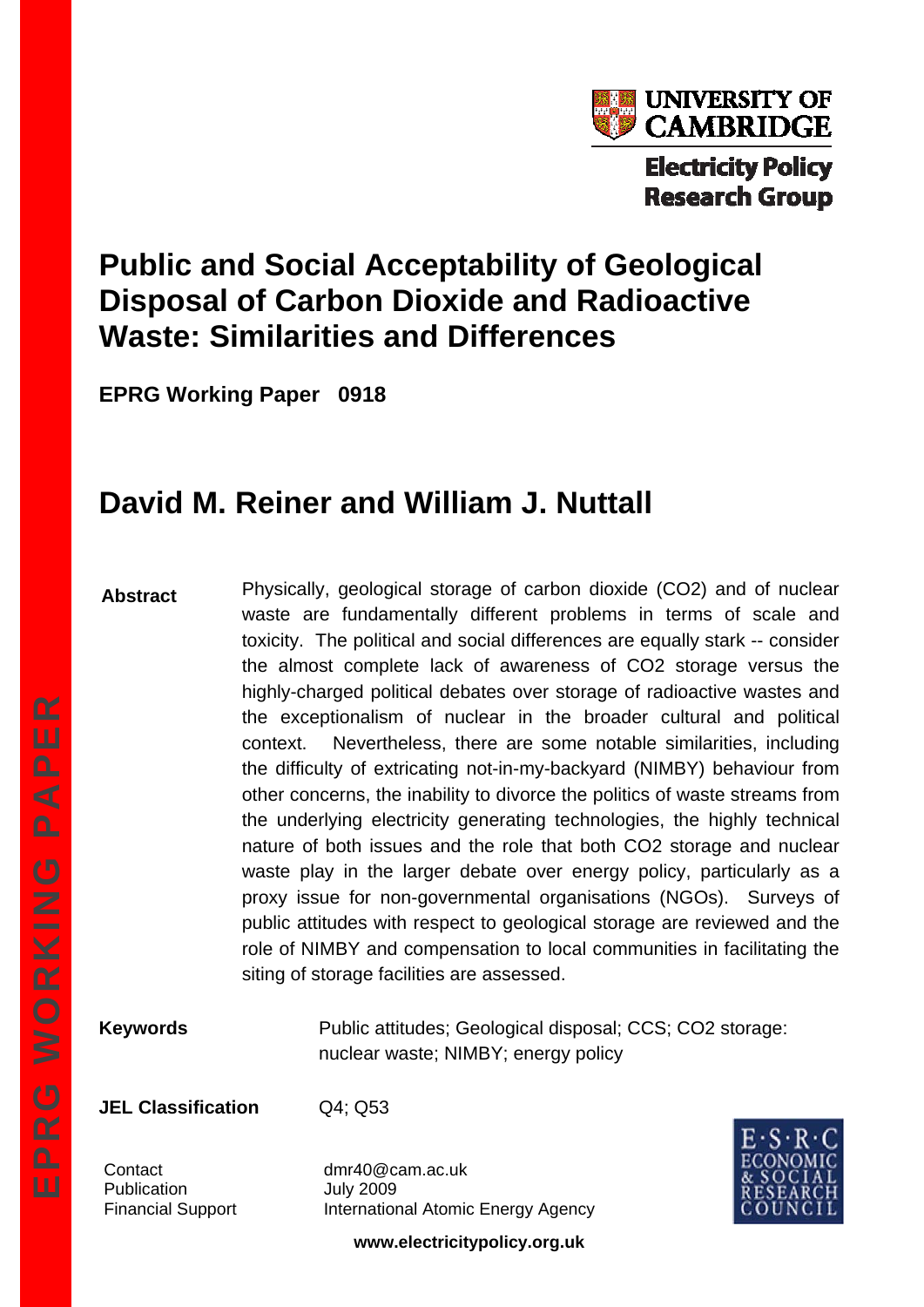# **Public and Social Acceptability of Geological Disposal of Carbon Dioxide and Radioactive Waste: Similarities and Differences**

*David M. Reiner[1](#page-1-0)*

#### *William J. Nuttall*

*July 2009*

#### **1. Introduction**

The differences between storing carbon dioxide  $(CO<sub>2</sub>)$  underground and nuclear waste storage would seem, on its face, to be enormous, both technically and with respect to the attitudes of both local communities and the wider public.

The scale differences and levels of experience are striking. A 1000 MWe light water reactor will generate 200 - 350 m<sup>3</sup> of low and intermediate level waste per year and 20m3 (27 tonnes) of used fuel per year (WNA, 2008a). Although debates over final storage are ongoing in many countries, in the meantime, wastes have been managed worldwide for five decades. By contrast, a new coal-fired plant of a similar size will produce some 7 million tons of  $CO<sub>2</sub>$  per year. To date, the largest  $CO<sub>2</sub>$  injection sites of roughly 1 million tons per year each are Sleipner off the coast of Norway (1996), Weyburn in Canada (2000) and In Salah in Algeria (2005). Total monitored  $CO<sub>2</sub>$ storage worldwide is thus still less than would be needed for a single power plant.

If carbon dioxide capture and storage (CCS) were to become a major climate mitigation option, the scale of  $CO<sub>2</sub>$  storage activities would be comparable to the current operations of the oil and gas industry. 1 Gt C  $\left(\sim\,3.6\right)$  Gt CO2) is equivalent to capture from 600 1‐GW plants and would require the equivalent of 3600 injection projects at the scale of Statoil's Sleipner project (MIT, 2007). The storage sites would require injection of roughly 60 million barrels of supercritical  $CO<sub>2</sub>$  each day, or twothirds the current global petroleum production volume (Friedmann, 2006). Nuclear power, by contrast, is already operating on very large scale; as of April 2008, there

1

<span id="page-1-0"></span><sup>1</sup> Corresponding Author: dmr40@cam.ac.uk, +44‐1223‐339616

This work was supported through a contract with the International Atomic Energy Agency. We would like to thank Ferenc Toth and an anonymous EPRG referee for helpful comments.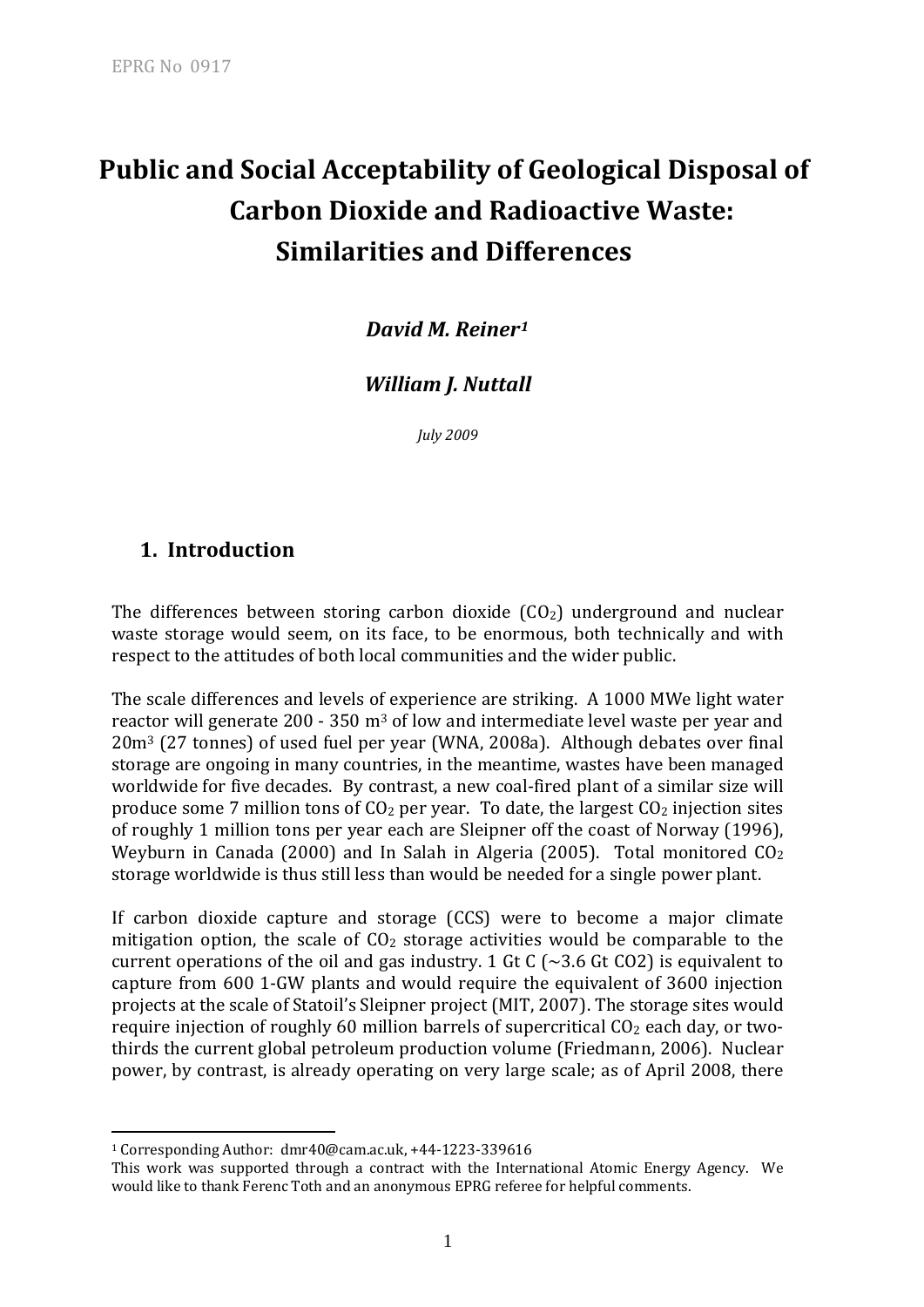were 392 GW of nuclear power in operation (ENS, 2008). That electrical energy, if supplied from fossil fuels, would yield emissions on the order of 1Gt C.

Although difficult to compare easily, by any measure, the toxicity also differs by many orders of magnitude.  $CO<sub>2</sub>$  is one of the least toxic compounds known, although at high concentrations it acts as a simple asphyxiant. Air normally contains 0.03%  $CO<sub>2</sub>$ , at 2.5-5%, concentrations headaches and upper respiratory problems may result, at 10% unconsciousness within one minute and at 20% respiratory arrest. The Threshold Limit Value is set at 0.5% or 5000 ppm (Kent, 1998). By contrast, the existence of threshold effects for radioactive wastes has proven extremely controversial and on a precautionary basis it has become conventional to extrapolate linearly from known high radiation dose effects down to lower doses with no assumed safe dose threshold. Assumptions are required because statistically reliable robust data is very difficult or impossible to obtain for low radiation exposures. For a critique and review of the no-threshold-linear-dose-response assumption, see Prasad et al. (2004)

The political and public context also would appear vastly different. High-level nuclear waste in particular has been the subject of intense debate, usually at the national level and has often continued unresolved for decades.  $CO<sub>2</sub>$  storage is a recent subject that is still largely unknown to the vast majority of the public (EC, 2007; Reiner et al, 2006).

Aside from the implications of CCS for the larger debate over climate change, the future of coal and decentralised generation, the physical characteristics of  $CO<sub>2</sub>$ would seem to lead to far more local (and far more frequent) debates over siting. Nuclear waste is an inescapable problem, in the sense that even if no additional nuclear power plants are built, there will still be a need to deal with the legacy waste that has accumulated. By contrast, concerns over  $CO<sub>2</sub>$  are currently only hypothetical, based on the expectation of first large-scale demonstration, then commercialization and widespread expansion of CCS technologies over the next few decades. The converse is that, given the volumes from even a single plant, it will be essential to resolve the storage question upfront for  $CO<sub>2</sub>$  whereas nuclear waste in the absence of agreed long-term solutions can be, and has been, dealt with on a temporary or *ad hoc* basis for many years. Nevertheless, we will also explore the similarities in terms of the way in which controversies over storage impact on the wider debates over energy and climate policy, the engagement and attitudes of NGOs, and the basis for local opposition or support.

It is also important to mention the terminology involved, which reflects, in part at least, the image that proponents wish to generate. In the case of nuclear waste, "storage" is used to describe an interim measure, often above ground, where the wastes are subject to human oversight and monitoring. "Disposal" of nuclear wastes refers primarily to the waste being placed in a deep geological repository, where the need for monitoring is expected to last for perhaps 100‐300 years, and where the ultimate goal is for a passive facility sealed for eternity. By contrast, the term "disposal" is rarely used in the case of  $CO<sub>2</sub>$  (Palmgren et al (2004) being a notable exception). Instead, in virtually all cases, "storage" of  $CO<sub>2</sub>$  refers to a similar situation to "disposal" of nuclear wastes, whereby the  $CO<sub>2</sub>$  is stored in a deep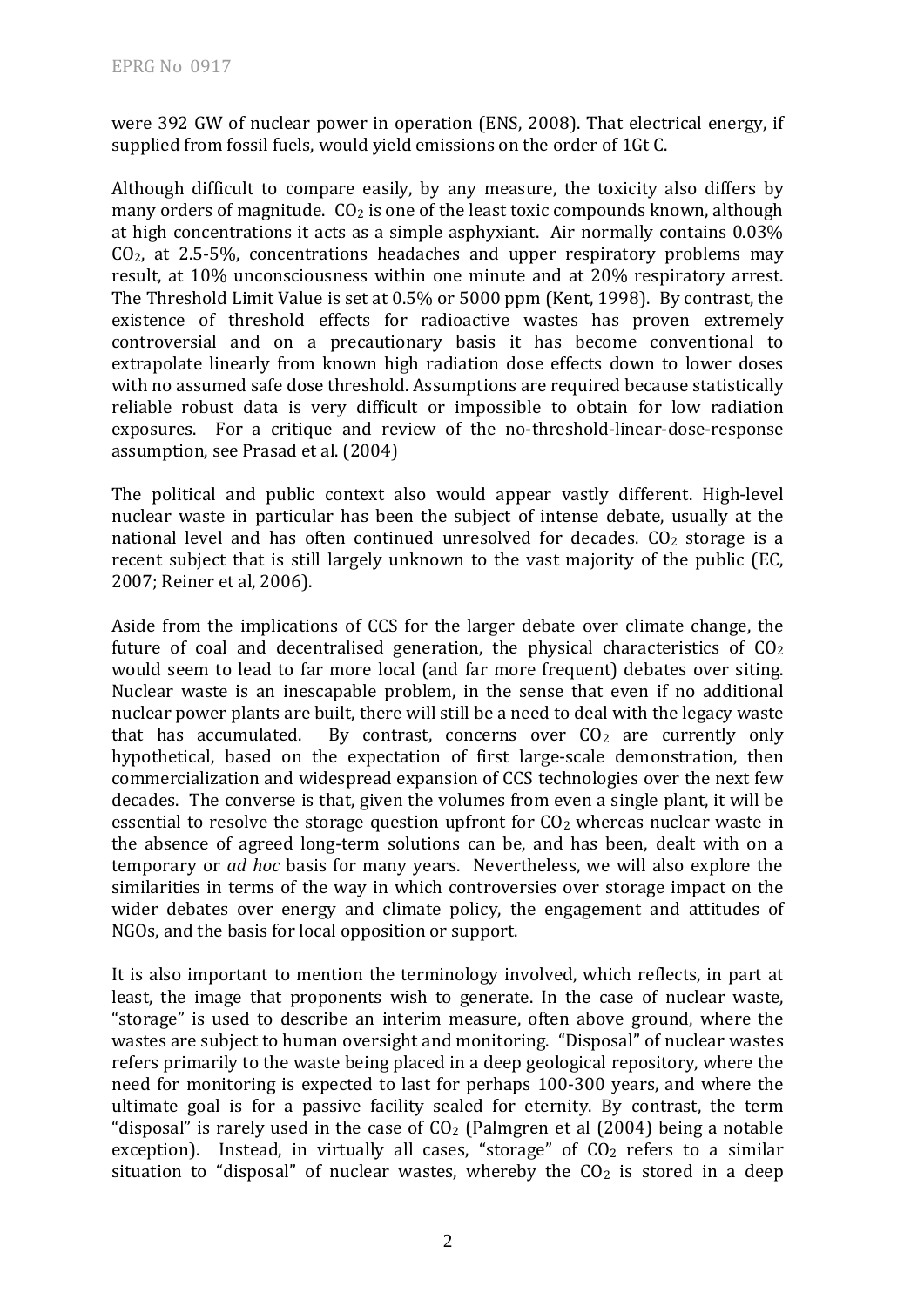geological reservoir and monitored for an extended period during the injection and post‐injection phases. Unlike nuclear waste management, which uses a multi‐barrier approach since the small quantity of radioactive is normally encapsulated, the large volume of  $CO<sub>2</sub>$  pumped underground means that from the outset the  $CO<sub>2</sub>$  will be contained only by the geological reservoir itself. Thus, analysis of  $CO<sub>2</sub>$  storage has focused on the different trapping mechanisms by which the  $CO<sub>2</sub>$  will be secured in place as part of the formation such that after monitoring for several decades, geologists could be assured that the  $CO<sub>2</sub>$  would be trapped without the need for continuing oversight. Throughout, we maintain the convention of referring to  $CO<sub>2</sub>$ storage and nuclear waste disposal.

We divide our analysis into four parts: (i) a brief review of the history of each subject and a discussion of the role that both  $CO<sub>2</sub>$  storage and nuclear waste play in the larger debate over energy policy, particularly as a proxy issue for NGOs; (ii) general public opinion on the subjects; (iii) the role of NIMBY ('Not In My Back Yard') and compensation to local communities in facilitating the siting of storage facilities and finally, (iv) the extent to which culture, fear and iconography influence public perceptions and political debate.

#### **2. History, Energy Choices and the views of NGOs**

During the phase of rapid nuclear development of the 1950s and 1960s, the speed with which the first nuclear power plants were designed and sited was breathtaking in the context of the infrastructure siting and energy policy debates of the past thirty years. Consider the case of arguably the world's first commercial nuclear power station at Calder Hall: that four-reactor station went from concept to power generation in only 42 months (Jay, 1956 cited in NDA 2007).

These developments in the years after WWII led radioactive waste to become a new problematic topic for science and technology public policy. Of course, awareness of radiation as a cause of biological harm was already known scientifically before WWII, but that itself had not been sufficient to generate widespread fears. In fact the genesis of societal fear of radiation and nuclear technologies is complex and fascinating story explored extensively by Weart (1988), whose thesis is that nuclear science and technology manifested numerous sources of fear that had long-existed in society: nuclear power just happens to be intrinsically scary.

In the years after WWII nuclear power became increasingly politically controversial, especially following the 1979 accident at Three Mile Island, Pennsylvania, USA and the disaster in 1986 at Chernobyl in Ukraine. However, even before these events the seeds of later policy difficulties had already been sown. For instance, in the UK in 1976 the report of the Royal Commission on Environmental Pollution (RCEP), known informally as the "Flowers Report" famously proposed:

> *"… no commitment should be made to a large programme of nuclear power until a safe method for the containment of radioactive wastes had been demonstrated*" (RCEP, 1976).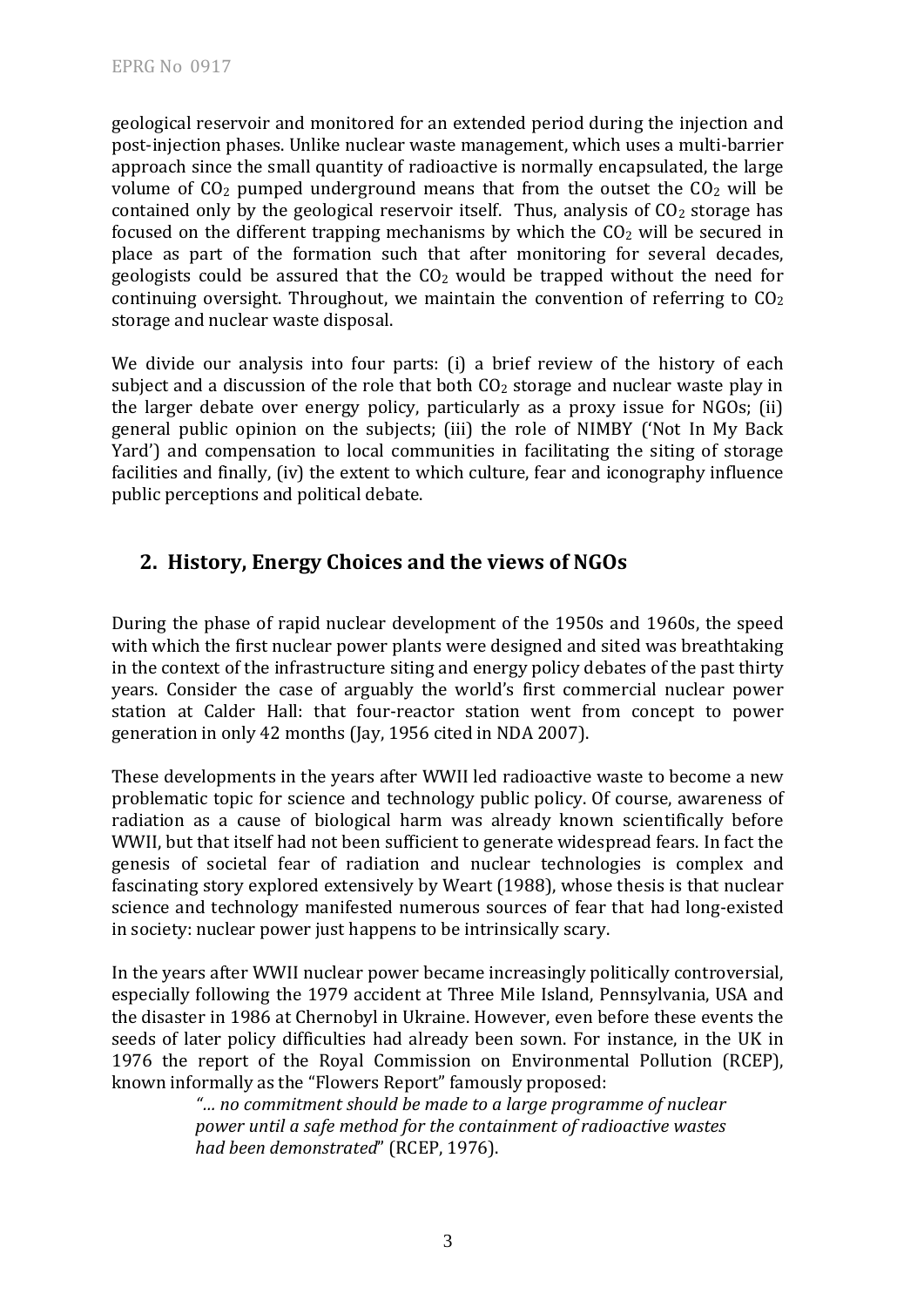In this way the Flowers Report provided those with a firm resolve to oppose all nuclear energy developments with the opportunity to block future nuclear power developments merely by rendering the nuclear waste question unanswerable. There is a certain irony in this aspect of the legacy of the Flowers Report. The Royal Commission seemingly intended that its emphasis on the pressing need for institutional and technological solutions to the waste problem would act as a spur to policy progress in that important area. At least initially it did, as there is a direct line between its recommendations and the creation of the former UK waste management body NIREX. However, what was intended to act as a spur to advance waste management as a top priority (because of real issues of concern in that regard) arguably led to the wider development of nuclear energy becoming a secondary concern. That de‐emphasis was never the intention of the Commission. Similar seeds of such difficulties linking resolution of the waste disposal question to nuclear power development were also being sown in Germany and elsewhere (Darst and Dawson, 2008). Indeed, the pre-eminence of disposal as an issue (in Germany and elsewhere) is inextricably linked to the decisions over reprocessing. Until 1994, German utilities were obliged to reprocess spent fuel to recover the usable portion and recycle it. From 1994 to 1998 reprocessing and direct disposal were equally acceptable to the federal government, but the policy of the coalition government from 1998 is for direct geological disposal of spent fuel and no reprocessing after mid 2005 (WNA, 2008b).

In this way radioactive waste became the *Achilles' Heel* of nuclear power. In such a paradigm radioactive waste takes on an importance far beyond the narrow issues of waste and the associated hazards. Arguably waste becomes a proxy battle for much wider questions about nuclear energy, the nature of electricity systems and associated infrastructures and, *in extremis*, the very nature of industrial and post‐ industrial society.

As technologies of the late twentieth century nuclear energy and nuclear waste management have a special place in the sociology of scientific knowledge (SSK). A key part of SSK has related to public perceptions of risks and the acceptance of technology. Sociologists, such as Brian Wynne, have pointed to the benefits of seeing technology as a social organization (Wynne, 1998).

Wynne observes:

*One important development in the social position of science has been the pressure to open the established 'black box' of scientific knowledgeproducts in areas of public controversy such as risk analysis, and to examine more critically the internal processes which have produced conflicting scientific claims. […]* 

*The policy field has been dominated by 'black box' concepts which treat technology as autonomous and 'internally' unproblematic, or at best, the nonsocial domain of technical experts. In this conception, technologies are evaluated by their external effects or risks alone, and not by the relationships which may be intrinsic to them. On the other hand, concepts of technology as social organization have been far less influential. Such concepts imply the*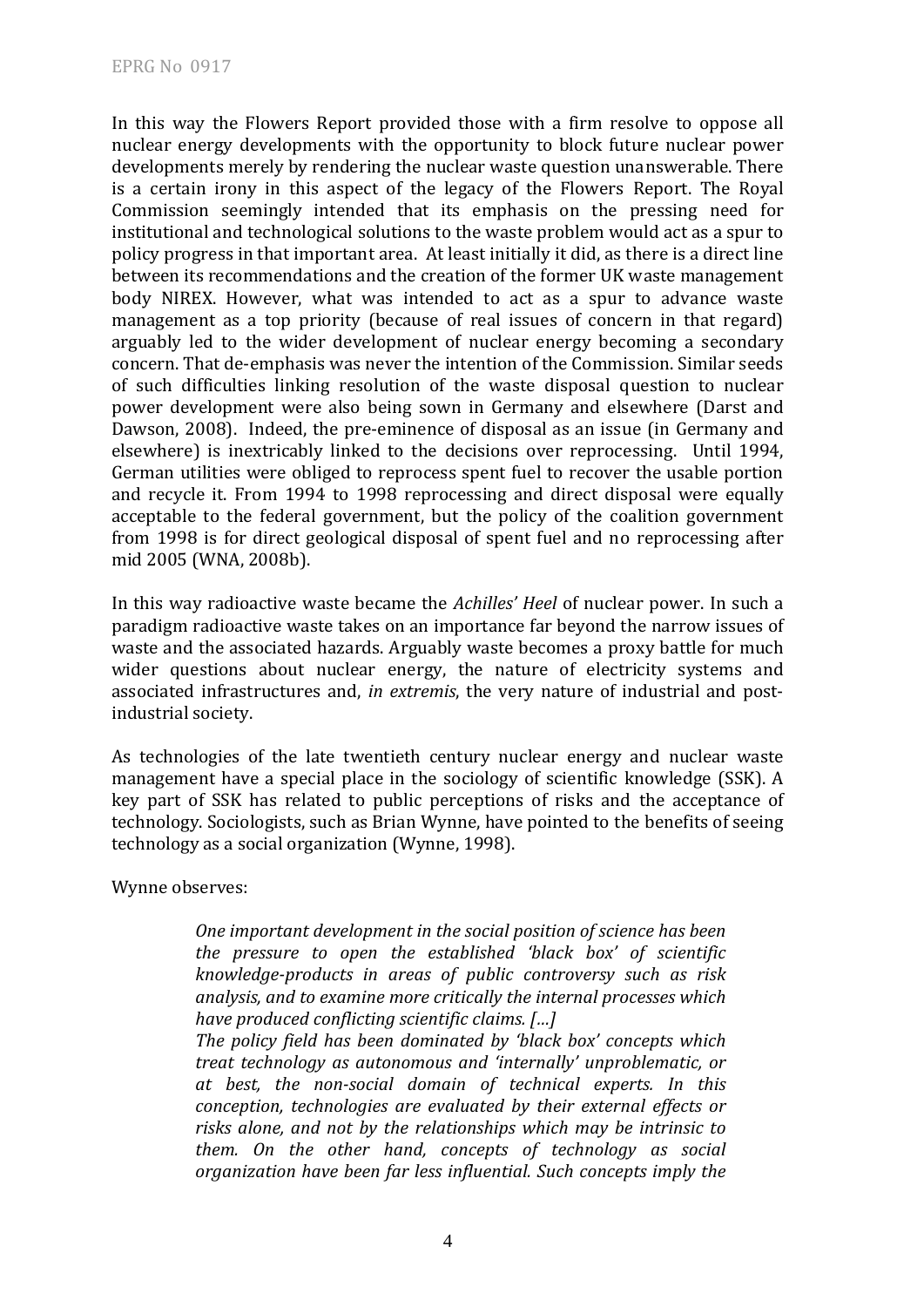*need to examine the forms of social organization, as well as the technical design, needed to ensure technology's overall viability.* (Wynne, 1988)

Wynne posits that it is impossible to disentangle a technological system from its social context. He does not assert that technology is merely a social phenomenon and he reminds us that 'contextualization' cannot be assumed to encompass the full scope of a technology. Wynne and others posit that a key failure in the development of nuclear energy has been the failure of policy makers to give proper consideration to contextual issues and that arguably there has arguably been a failure to secure 'social legitimacy' for this technology.

Wynne's contextualism sits in a wider landscape of SSK that on one extreme regards science and technology as socially constructed and at the other a 'realist' or even positivist tradition giving emphasis to the 'scientific method' alone. This wider landscape includes the notion of contextual 'mode 2' knowledge developed by Gibbons and co-workers, in direct contrast to the 'Newtonian' approach which they term 'mode 1' (Gibbons, 1994). This landscape between the 'constructionist' and the 'realist' has been reviewed by Burningham and Cooper (1999). Burningham and Cooper challenge several misconceptions concerning constructionism and point out that it is to be viewed as an approach that denies the existence of facts or the existence o reality. They argue that constructionism simply gives emphasis in other directions: particularly stressing the importance of 'claims' in the handling of environmental issues. Truth and facts exist, but often they are of secondary importance.

Grimston (2008) has posited that in the 1960s the UK government handed not only the implementation of nuclear policy to the technologists, but also the development of policy itself. The issues of nuclear energy were scientifically and technologically complicated and, in the short‐term at least, it was easier to pass these issues to those that 'understood them'.

Wynne suggests that social legitimacy is obtained at the expense of the power of the technical experts and indeed in so doing the very notion of the expert would become more complex and differentiated. In this paper we note that the length of a journey is a function of both the point of departure and the point of destination. For nuclear energy and nuclear waste management the journey towards social legitimacy is a long one and it is not complete. In the case of CCS there is perhaps an opportunity for those involved in these early days to choose the point of departure for their journey. If a contextualist approach is adopted from the start, then that journey could be very short indeed, in contrast to the nuclear energy experience.

CCS is often put forward as the saviour of fossil‐fired generation, and especially in preserving coal as an element in the fuel mix of a carbon‐constrained world. One might consider, therefore, whether a situation might develop by which CCS might take on the status of Achilles' Heel for the fossil fuel industry. To some extent the recent insistence that no new coal plants be built without CCS requires the same resolution. Reflecting the large scale of the problem the main barrier to penetration of CCS is, however, costs, which is dominated by the costs of capture (IPCC, 2005).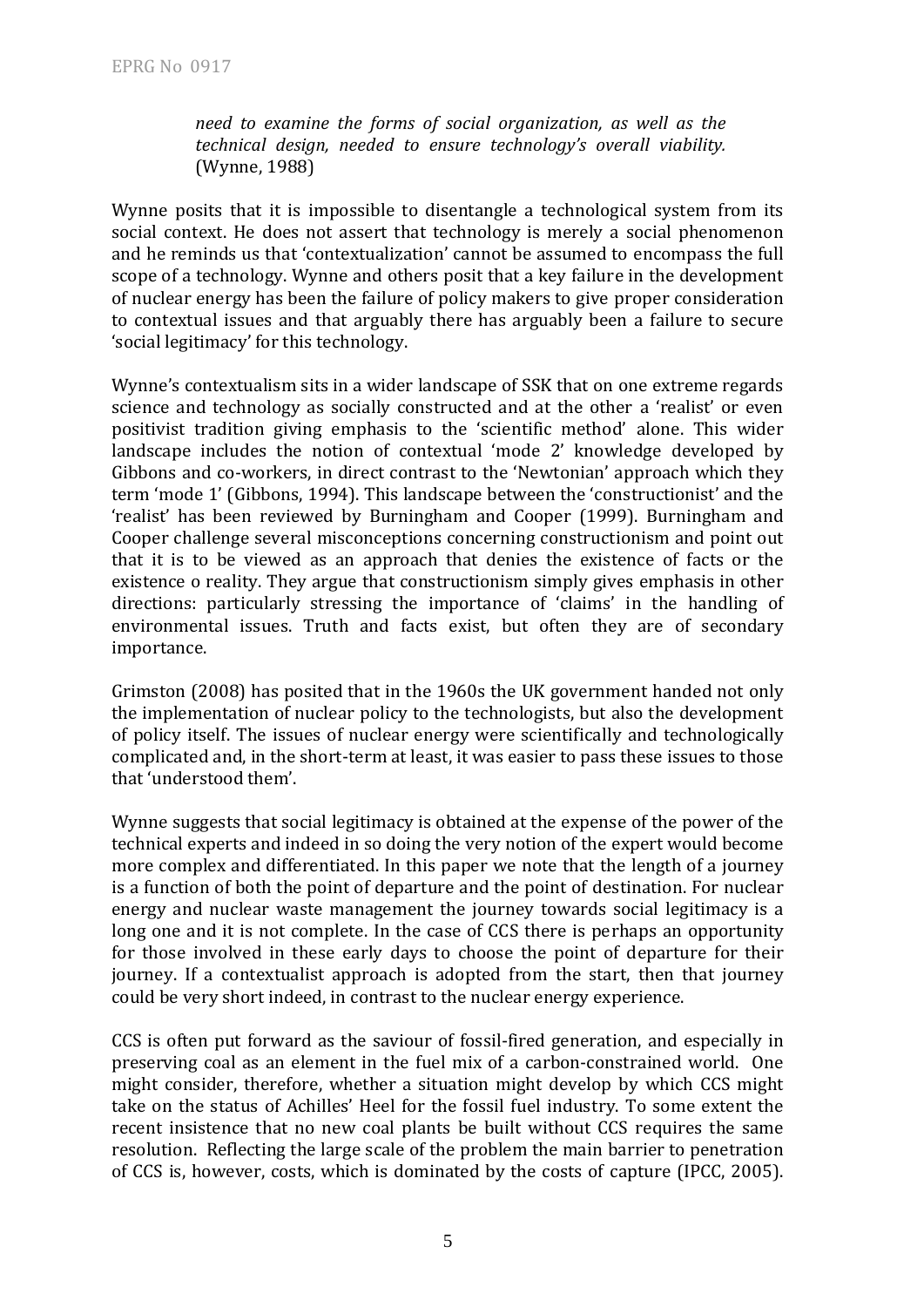Resolving the ongoing debate over long‐term liability will also be essential to the financing of CCS (de Figueiredo, 2007). Experience from the radioactive waste debate might imply that success for some might be achieved by merely preventing any resolution of questions concerning CCS deployment.

The political debates over both nuclear waste and CCS have been shaped by many leading environmental NGOs, almost all of which are strongly anti‐nuclear. Nuclear issues catalyzed many of the major environmental groups that were founded in the late 1960s and early 1970s. Greenpeace's original concern was opposition to French nuclear weapons tests in the Pacific and Friends of the Earth was founded by David Brower, in part out of frustration at the unwillingness of the Sierra Club to oppose nuclear power in general and the Diablo Canyon nuclear plant in California in particular (Shabecoff, 1993). Opposition to nuclear power was also central to the creation of many Green Parties (Richardson and Rootes, 1995).

This anti‐nuclear disposition on the part of most NGOs has remained steadfast in the face of growing concerns over climate change. Indeed, opposition to nuclear power, in part, explains the willingness of NGOs to remain neutral or even to be slightly favourably disposed towards CCS. Some, such as the Natural Resources Defence Council and Environmental Defence, adopt a pro‐CCS position in the hopes of pushing a more aggressive  $CO<sub>2</sub>$  concentration target and bringing countries such as China into an emissions control regime (Wong‐Parodi., Ray and Farrell, 2008). In the US, support among NGOs is also combined with the drive for greater use of IGCC gasification technology which would also reduce emissions of traditional air pollutants. By contrast, other NGOs, such as World Wide Fund for Nature (WWF) express support for CCS as a "necessary evil", in the hopes that the success of CCS will signal the demise of any efforts to revive nuclear power. Stefan Singer, its European Policy Office director, has described WWF's support for CCS as contingent on a move away from nuclear (Singer 2007).

Many European NGOs, are more concerned (than other stakeholder groups) at the possibility of increased focus on CCS diverting public resources away from renewables (Shackley et al, 2007). NGOs were also far more likely to take many of the associated risks of deployment quite seriously and in particular to worry about the potential for investment in CCS to divert resources away from favoured technologies such as renewables.

CCS, although largely unfamiliar to the majority of publics, has come to play an increasingly central role in the debates over energy policy and climate change policy in many countries. Perhaps the country where the greatest attention has been paid to CCS is Norway, where a coalition government fell in 2000 over proposals to include CCS in the first‐ever natural gas‐fired power plant (Quiviger, 2001). In its so-called Soria Moria Declaration of October 2005, the three coalition parties agreed that all new licenses for gas‐fired power plants require CCS. The Bellona Foundation, a major Norwegian NGO has taken a lead in promoting CCS as an environmentally-friendly energy source not just in Norway, but in Europe and beyond. Nevertheless, cost considerations forced the plant at Mongstad to scale back to capture 100,000 tons of  $CO<sub>2</sub>$  in its first years of operation rather than full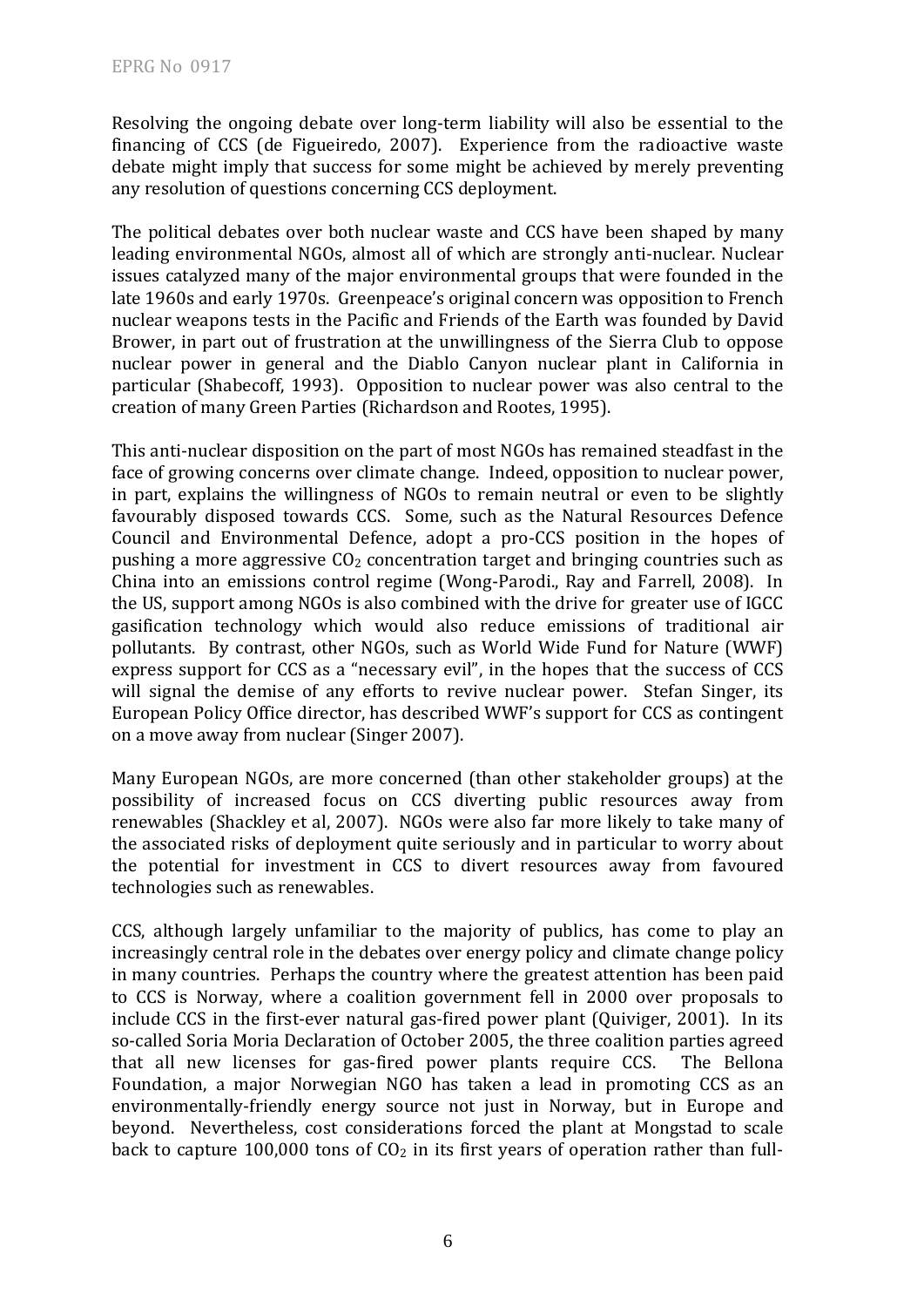scale capture (which would be roughly 1.3 million tons  $CO<sub>2</sub>$ ) and the project has since decided to simply release the  $CO<sub>2</sub>$  to the atmosphere (Berglund, 2007).

Other countries where CCS have played an increasingly important role in national energy and climate policy include Australia, the Netherlands, US, UK, and Germany. In all cases, the debate over CCS is tied in closely to ongoing debates over energy security and intra-fuel competition. In Europe, concerns over increased reliance on Russia for natural gas has increased the appeal of domestic coal as well as imports from countries considered more stable (Williams 2008). In the US and Australia, the two largest coal producers in the developed world, CCS is intimately tied to the continuation of coal‐fired electricity generation. Texas Utilities was sold in 2007, in large part because of opposition to unabated coal plants; Germany has recently seen proposals for large new coal plants defeated in local referenda (Deggerich, 2008); and plans for 1.6 GW coal‐fired plant at Kingsnorth in the UK has come under fire from the Royal Society, over 200 MPs and activists in the Camp for Climate Action (Adam and Macalister, 2008).

One important distinction between radioactive waste and carbon dioxide is that radioactive waste is not a single well‐characterised entity. Even before WWII, industrial activities involving radioactive materials had already generated significant volumes of materials equivalent to radioactive waste. Examples of harmful materials that predate capture by radioactive waste policy include materials associated with: pre war radium therapies, luminous paints used in WWII aircraft and pre war clocks, uranium used in the glassware and lamp mantle industries. To this day such materials (i.e. those created before 1946) are still not officially regarded as radioactive wastes in the UK, despite the equivalence of content and hazard that they have with later official wastes (Nuttall, 2005). Historical context and administrative classification can be important in defining radioactive wastes in addition to the various science‐based issues and hazard‐related considerations that necessarily affect such processes.

There are numerous classifications of radioactive waste and numerous conditions in which it can be found. The main UK classifications of waste are therefore High Level Waste (HLW), Intermediate Level Waste (ILW) and Low Level Waste (LLW). LLW is relatively unproblematic many countries have LLW disposal facilities. Of these British formal classifications of radioactive waste HLW and ILW are defined so as to suit the output streams of aqueous nuclear fuel reprocessing.

Britain and France as two leading countries with a history of nuclear fuel reprocessing, both possess substantial inventories of HLW, ILW and LLW. It is noteworthy that the French have been more effective in minimising the quantities of ILW generated, albeit with consequences for HLW management. Classification is important to radioactive waste policy and in the UK it is interesting to note that separated plutonium, spent fuel and depleted uranium are not officially radioactive wastes, although recent policy processes (such as the UK Committee on Radioactive Waste Management) have started to give these materials full consideration.

Other countries such as Sweden and the United States operate a once-through fuel cycle and in these countries spent fuel is a waste for disposal in facilities in Åspo and Yucca Mountain, Nevada respectively. The relative merits of the two fuel cycles are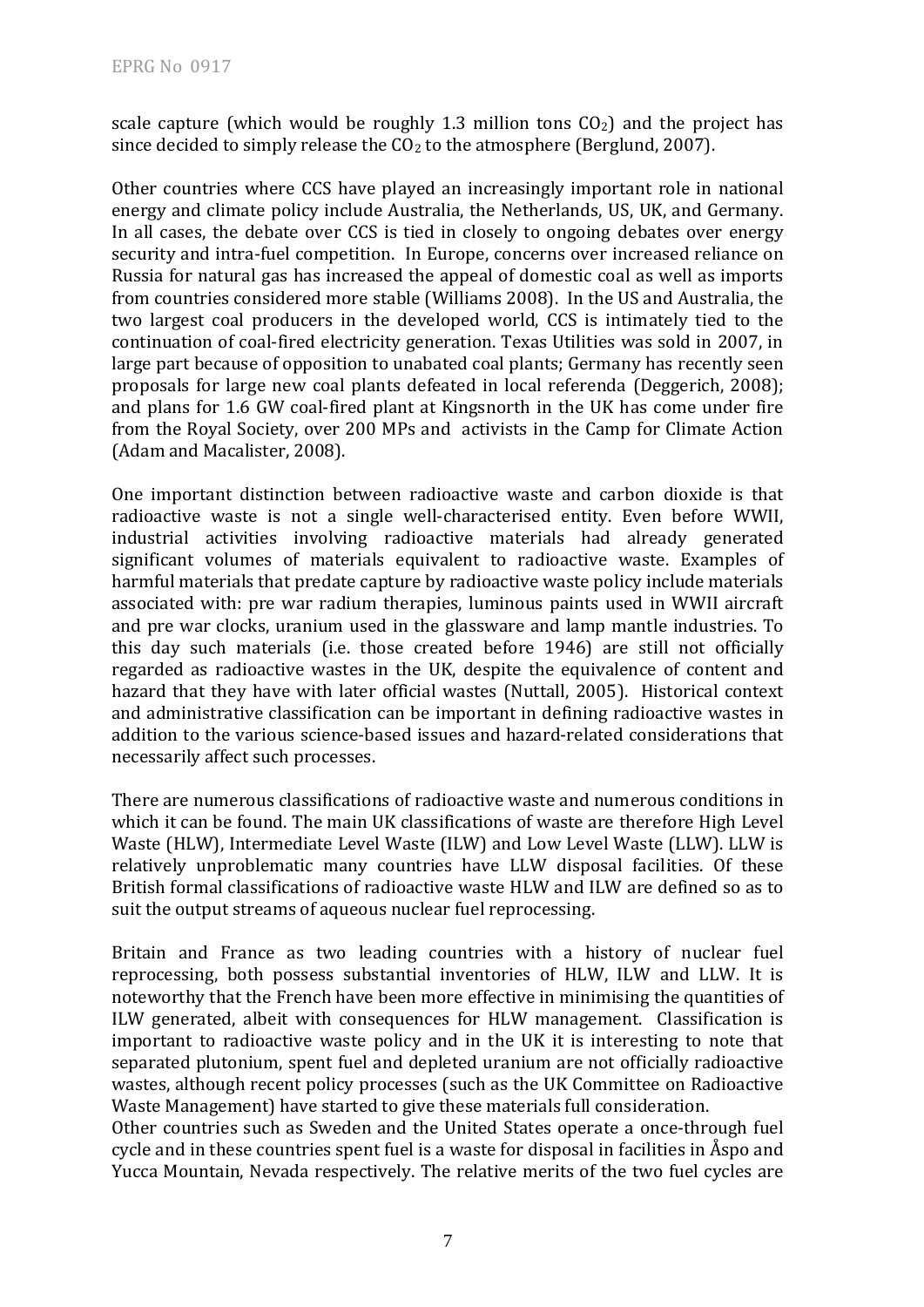too complex to explore here. Suffice to say that any differences of long-term safety and environmental protection, are relatively small but they do result in differences concerning the details of waste management options (WNA, 2008a).

In both cases the dominant paradigm is deep geological disposal. This is near universally agreed as being either current policy, or an eventual policy goal. The slow pace of progress towards these goals have, however, in many cases motivated significant work into surface and near-surface managed storage options, albeit usually merely as an interim measure. Such measures can, however, last for many decades.

Interestingly the UK Committee on Radioactive Waste Management (CoRWM) endorsed the concept of geological disposal in 2006 and rejected formal moves towards monitored "retrievability". As such the committee aligned itself with orthodox scientific approaches to the problem and away from moves that had started to take root that were trading small amounts of notional safety off against popular preferences of inexpert groups of the public (CoRWM, 2006). By contrast, in France, it is only when waste cannot be reused or recycled under current technical and economic conditions that it may be disposed of (Andra, 2008).

The paradigm of deep geological disposal bears superficial similarity to issues of carbon capture and storage and hence it is this approach that we shall focus on in this paper.

Threats to a radioactive waste repository fall into two classes. The more conventional issues relate to natural processes of geology and hydrology, together with the materials science of immediate waste encapsulation. These natural processes determine whether harmful radio‐nuclides will be released and by what means, they might be transported so as to bring them into contact with the biosphere and human populations. Timescales of such risks are typically measured in tens of thousands of years or more. The second class of threat is more difficult to analyse and it concerns human intrusion into a geological repository either accidentally or deliberately. Key to appreciating these latter risks is the need to reflect upon the timescales involved. Even at 10,000 years old a nuclear waste repository would still be young compared to its design life. Human society however, if it still exists, could by then have gone through two or more cataclysmic collapses and rebuildings.. There are few artefacts left from the Mesolithic era 10,000 years ago, when humans first cultivated grains and domesticated animals. Who knows what the future will hold, but it is not unimaginable that millennia from now citizens of a semi‐industrialised world mighty intrude on a radioactive waste repository by boring a deep well or that they might seek to excavate, in a primitive fashion, a long sealed repository poorly understanding its contents. The timescales and the risks of deliberate and accidental intrusion into sequestered radioactive waste or carbon dioxide differ from one another and in each case are difficult to assess or quantify.

Arguably all considerations of environmental sustainability can usefully be expressed in terms of the interests and needs of our great grandchildren 100 years from now. Paul Klemperer is one commentator that has pointed out that conventional economic tools of discounting under value the needs and interests of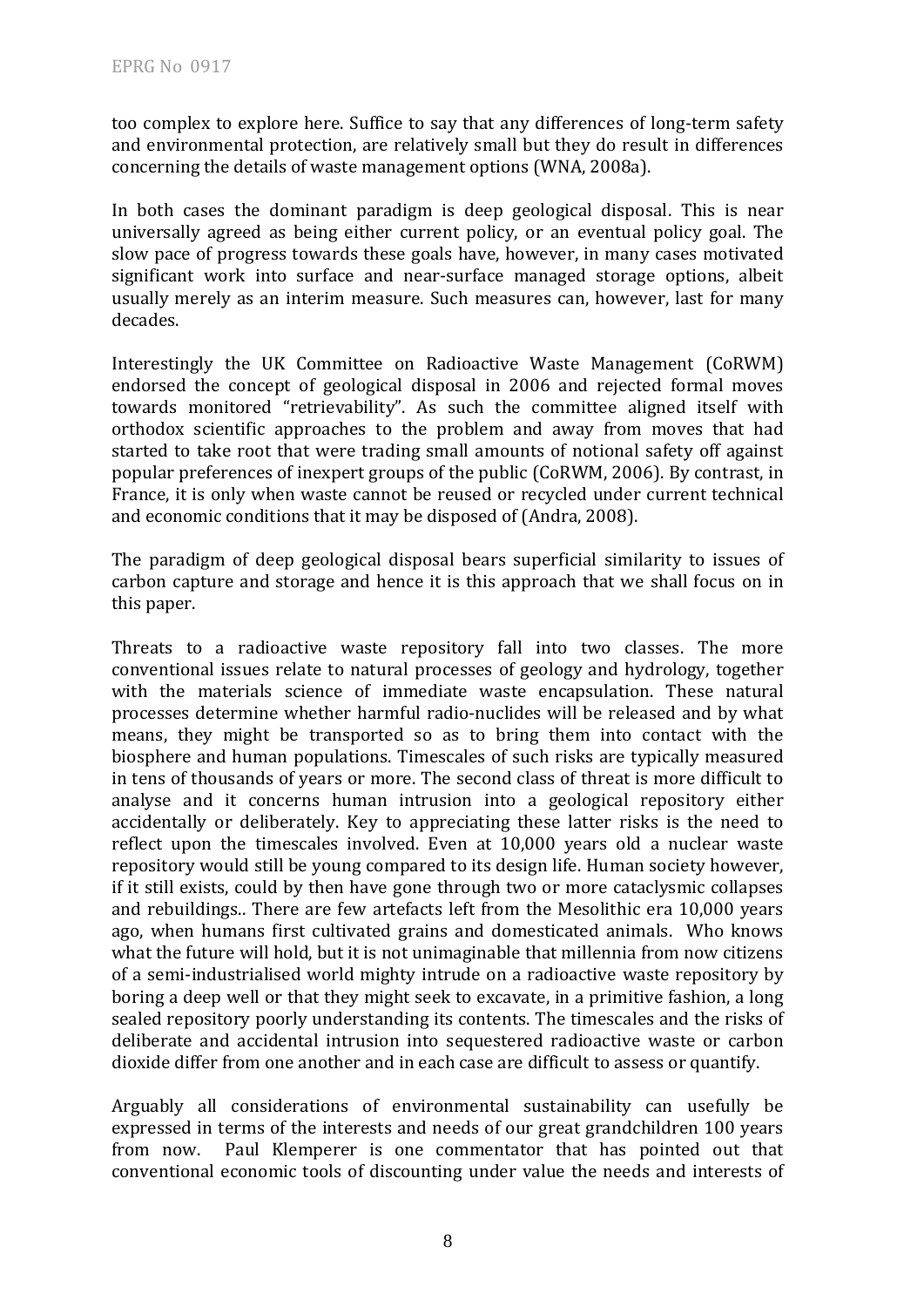future generations. By implication much smaller, or perhaps even negative, discount rates should be considered. A countervailing input comes from public attitudes surveys which have supported the advice of Charles Galton Darwin "Most human beings do not care in the least about the distant future, […] Most care about the conditions that will affect their children and grandchildren, but beyond that the situation seems too unreal...and uncertainties are too great." (Darwin, 1952: 307).

Even more so than for nuclear waste, storage of  $CO<sub>2</sub>$  underground is *nominally* a matter involving lifetimes of thousands of years, but is primarily a question of the next century, during which the adequacy of the global response to climate change will be revealed (Herzog, Caldeira, and Reilly, 2003). Aside from localised effects, such as migration to someone's basement, leakage is of concern because it will add to the atmospheric burden of CO2 and thereby reduce the effectiveness of CCS. Of ourse, the British Geological Survey has argued that currently leakage from fossil c generation is effectively 100% (HoC, 2006: Ev70)

#### **3. Demographics and Opinion**

Data from Eurobarometer surveys reveals quite stable patterns in public attitudes to radioactive waste (EC, 2005c; EC, 2008b). The dominant opinion of Europeans polled is that roughly three quarters consider themselves to be "not well informed" on these matters. Generally, northern Europeans report higher levels of understanding than those in southern Europe. Of respondents reporting that they are inclined to support nuclear energy, 65% claim to be well informed about radioactive waste, whereas for those averse to nuclear energy 79% report being poorly informed on radioactive waste. 71% of Eurobarometer respondents correctly understand that there are several types of radioactive waste but tellingly 78% incorrectly believe that all types of radioactive waste are very dangerous, which is roughly the same level as surveys conducted in 2001 (EC, 2002) and 2005 (EC 2005c).

Although almost all Europeans (93%) believe there is an urgent need to finding a solution to radioactive waste now, rather than leaving it unsolved for later generations, over 70% do not believe there is any safe way of getting rid of high level radioactive waste (EC 2008b). Deep underground disposal is seen as the single most appropriate solution for managing high level radioactive waste over the long term, but support is only moderate (43% vs 36% opposed). Although the overall view of nuclear power improved between 2005 and 2008, there was relatively little change in the views towards waste disposal. In spite of decades‐long public debate over nuclear power, the public remains divided when asked whether nuclear power was a major contributor to global warming (EC 2005a; Reiner et al, 2006).

Information does not necessarily bring support. Three quarters of Europeans in the 2005 and 2008 Eurobarometer on Radioactive Waste, felt that they were "not well informed" about nuclear waste (EC, 2005). Moreover, the 2008 survey found that those who felt well‐informed were *more* likely to agree with the statement "There is no safe way of getting rid of high level radioactive waste" (EC, 2008b). There is also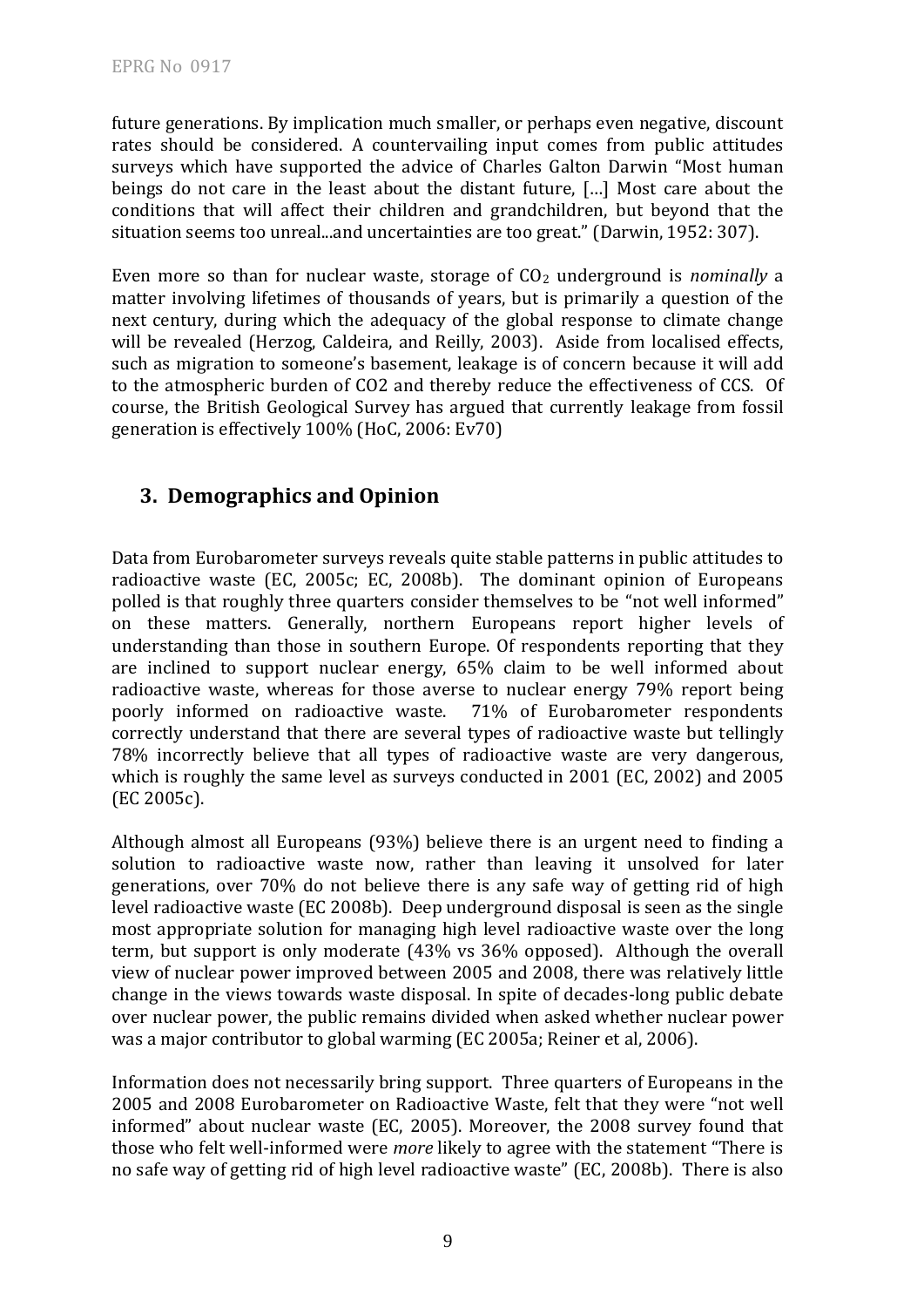keen interest for affected individuals to be directly involved in decisions. Few amongst the public (15%) would defer to the authorities in the siting of an underground storage facility or would even want local NGOs to be consulted on their behalf (22%), instead the majority (56%) wanted to participate directly in the process.

It is sometimes assumed that knowledge, interest and enthusiasm in nuclear matters are correlated, but it is important to stress that there are many people firmly opposed to nuclear energy that are expert in its intricacies, which further calls into question the "deficit model" view of science (Sturgis and Allum, 2004). Such anecdotal observations prompt us to question whether the observed correlations are causal. Are women more nervous about nuclear power and nuclear waste because they know less about it? Furthermore do they know less about nuclear matters because they are less likely to have studied physics and maths in school? Is the "gender" aspect of public attitudes to nuclear waste merely a reflection of more fundamental sociological or perhaps socio‐biological issues relating to teenage girls and boys and their interests in school?

Public attitudes to radioactive waste differ according to the sex of the respondent reporting. Women tend to hold much more negative opinions – 46% of men favoured nuclear power compared to 29% of women in the 2005 Eurobarometer poll 54%. A 2008 ABC News/Stanford University poll in the USA found that 60% of men supported expansion of nuclear power versus only 29% of women (Langer 2008). Women also are generally less well informed about the issues (57% of the men answered the Eurobarometer 227 report questions correctly compared to 50% of women) although men are also more likely to answer incorrectly, women are more likely to respond "don't know". Women are also less likely to favour deep underground storage (37% versus 49% for men) and less likely to believe that nuclear power allows for diversification of the energy supply (57% vs 72% for men). While it is true that women are less likely to have training in the sciences and are more sceptical of technology, Barke et al (1997) found that even female physical scientists judged the risks from nuclear technologies to be higher than their male counterparts. Flynn, Slovic and Mertz (1994) found that white males, in particular, some 30% of white males, iudged risks to be lower for every hazard described. Slovic (1999) described this subgroup as "characterized by trust in institutions and authorities and by anti-egalitarian attitudes". In particular, the subgroup were far less likely to agree that local residents should be able to close a nuclear power plant if they feel it is not run properly and that the public should vote on issues such as nuclear power but were far more likely to trust the experts who build, operate and regulate nuclear power stations and to believe that government and industry can be trusted to make the right decision when managing technological risks.

By contrast, at a basic level, the lay public has a quite good familiarity with carbon dioxide. Studies of US, British, Japanese and Swedish publics find a clear understanding that automobiles, coal-fired power plants and steel mills produce  $CO<sub>2</sub>$ and that trees absorb  $CO<sub>2</sub>$  (Reiner et al, 2006).  $CO<sub>2</sub>$  storage is less familiar than nuclear waste storage and studies in various countries finds there is very little awareness of the CCS or even clear recognition that CCS addresses climate change as opposed to other air pollutants or even other environmental problems such as toxic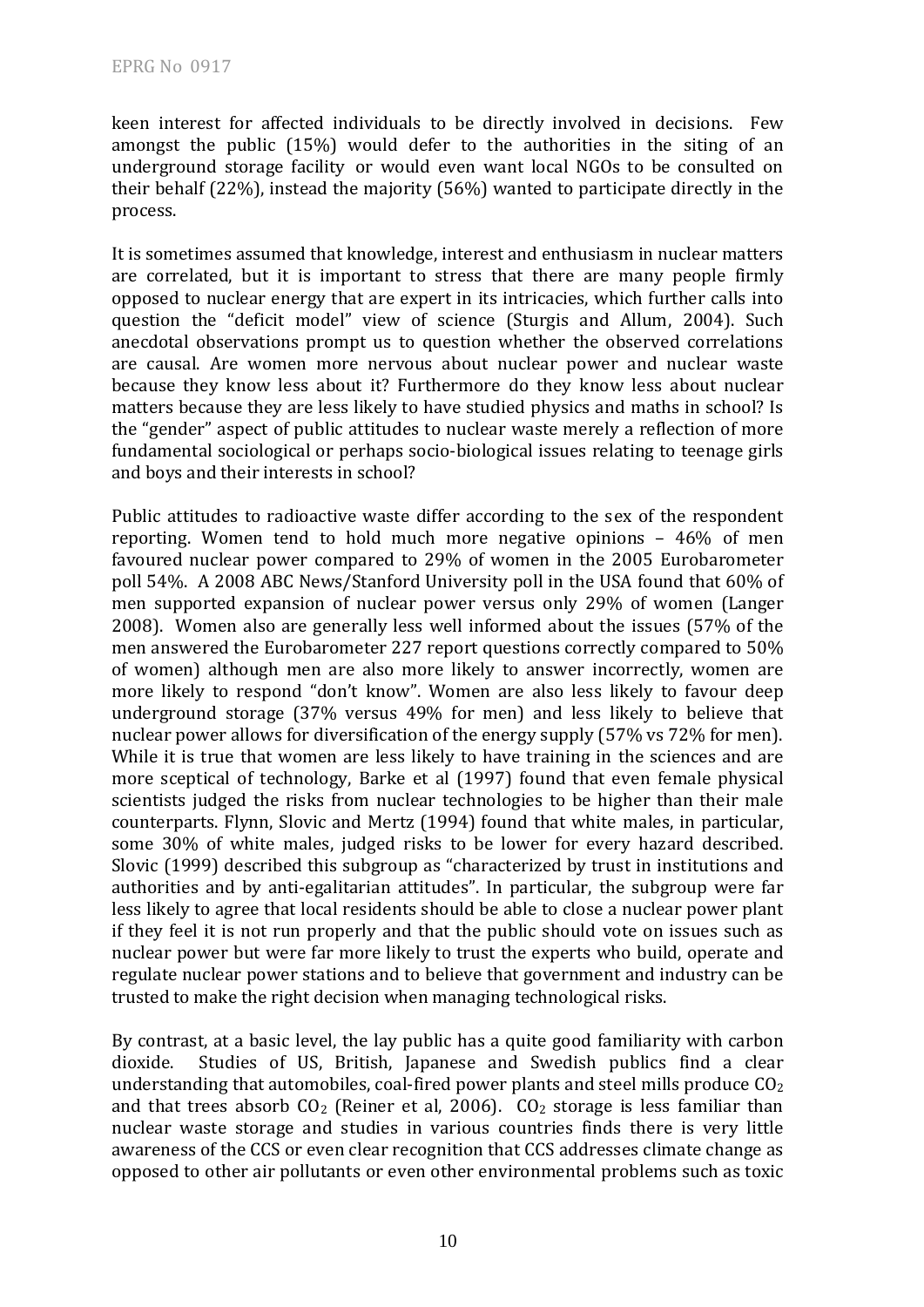waste or waster pollution (ibid). Similar results have been found in opinion surveys in Spain and in Australia.

The major concern voiced in focus groups (Shackley, McLachlan, and Gough, 2005) was concern over leakage of carbon dioxide into the atmosphere followed by ecosystem and human health effects. Surveys of stakeholder groups (government, industry, academia and NGOs) have found that both  $CO<sub>2</sub>$  storage and CCS generally is considered to be relatively low risk (Shackley et al 2007). NGOs tend to view both CCS and storage in particular as somewhat riskier, although the major concern expressed is over the additional fossil fuel use necessary because of the energy penalty in the capture process, followed by human health and safety from onshore  $CO<sub>2</sub>$  storage and environmental damage from both onshore and offshore  $CO<sub>2</sub>$ s torage.

#### **4. Location, NIMBY and Compensation**

Siting nuclear waste facilities has proven exceedingly difficult around the world. Efforts at siting often face concerns on the grounds of equity and process as much as on risk and technical considerations. As Gerrard (1996) notes in the context of the United States, "Despite scores of siting attempts and the expenditure of several billion dollars since the mid-1970s, ... there is only one small radioactive waste disposal facility, only one hazardous waste landfill and a small handful of hazardous waste treatment and incineration facilities." (Gerrard, 4).

The Facility Siting Credo (Kunreuther, Fitzgerald, and Aarts, 1993) offers a series of suggestions on how to successfully site a major infrastructure project: (i) instituting a broad‐based participatory process, (ii) seeking acceptable sites through either a volunteer or a competitive siting process; (iii) keeping multiple options open at all times; (iv) guaranteeing stringent safety standards; (v) ensuring geographic equity; and (vi) making the host community better off. Most national‐level processes aimed at choosing a radioactive waste site have been unwilling or unable to comply with many of these recommendations (e.g., competitive siting, geographic equity, keeping many options open). Though there are few existing examples of siting  $CO<sub>2</sub>$  storage facilities near a concerned community, the diffuse nature of  $CO<sub>2</sub>$  storage inevitably means that it will be easier to meet some of the elements of the credo than is the case for nuclear waste.

One area that has drawn considerable attention is the possibility of making the host community better off. Compensation combined with other incentives has been used successfully to gain public acceptance of locally contested infrastructure projects in settings as diverse as Japan, France, Australia and the United States (Lesbirel and Shaw, 2005). For example, in France, public utilities offer reduced electricity prices to host communities and in Japan compensation is provided to both the host community and surrounding communities. By contrast, other studies have found that compensation may prove counterproductive (Frey et al, 1996). Singleton's study (2007) of the potential for compensation in the case of CCS is largely skeptical of the potential role that might be played.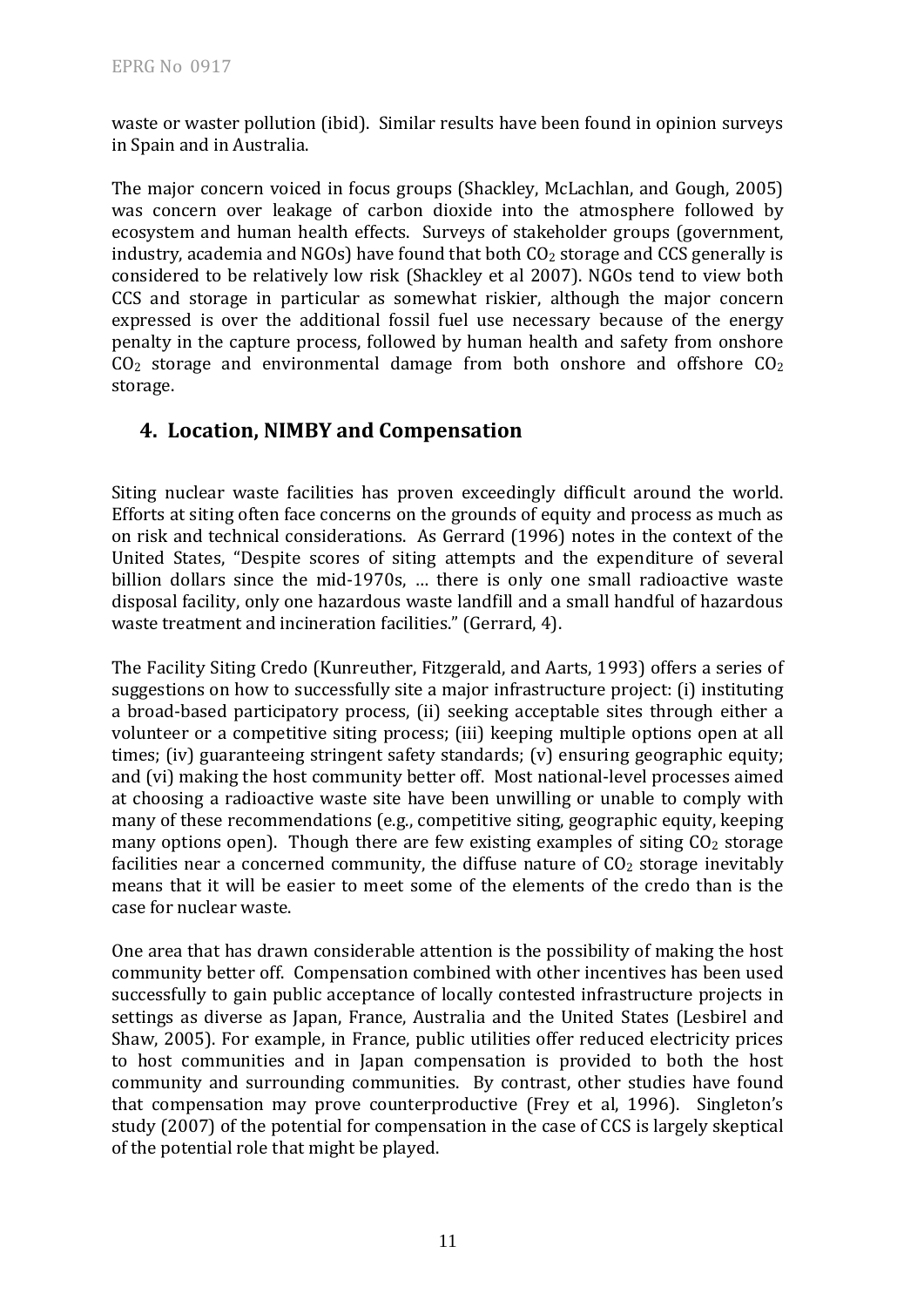If the problem is purely one of NIMBY, then one would expect that compensating for losses in property values or other negative impacts should be relatively simple. If, however, the issue is fear of a technology or waste product or distrust in those then straightforward compensation will be made more difficult or perhaps impossible.

NIMBY or NUMBY (Not Under My Backyard) as coined by Huijts (2003) poses a serious challenge to the siting of  $CO<sub>2</sub>$  storage. [aeger  $(2007)$ ] argues, that the necessary public trust can be gained "If the businesses involved in CCS would accept collective liability for the safety of CCS, they could establish the kind of credibility the nuclear industry is lacking." Huijts, Midden, and Meijnders (2007) offer one of the few case studies of the attitudes of local residents (n=103) in the vicinity of a potential storage site for carbon dioxide. They found that public attitudes towards CCS in general were slightly positive, but attitudes towards storage nearby were slightly negative. In spite of having little knowledge about  $CO<sub>2</sub>$  storage, the lay public showed little desire to learn more. Therefore it is not surprising that trust in those providing information was seen as particularly important. NGOs were found to be trusted most, and industry least by the general public. Trust in different actors appeared to depend on perceived competence and intentions. Moreover, previous experience with the organizations or actors involved, concerns over accountability and openness can also play important roles in shaping trust (see generally, Lofstedt and Cvetkovich 1999).

Wong-Parodi., Ray and Farrell (2007) conducted focus groups in two communities in California's Central Valley and found that compensation is critical for technology acceptance and that community involvement was essential for the success of the project, but that past experience was critical for defining a community's willingness to believe they would receive compensation. Rio Vista's experience with royalties from natural gas and mineral rights which accrued to the long-time landowners left them more favourably disposed to siting of CCS facilities whereas in Thornton experience with water treatment left residents distrustful of further projects.

In a survey of 1001 Nevada residents, Kunreuther et al (1990) found perceived risk (e.g., risk to future generations) depends in part on the trust placed in the US Department of Energy to manage the repository safely. Opposition did not decrease significantly if compensation \$1000‐\$5000 in rebates per year for 20 years is offered to residents. Rather, the public needs to be convinced before compensation is considered, that the repository will possess minimal risks to themselves as well as to future generations, and that the site currently targeted is suitable.

One of the more successful examples of consensus building was the CORWM process in the UK, which differed from all previous (unsuccessful) approaches to policy for the management of radioactive waste in that from the outset it was not constructed to be simply a scientific and technical problem. CoRWM recognised from the outset that it was as much a sociological and political problem. In addition to issues considered by previous policy‐making bodies CoRWM devoted much energy to what the committee termed "ethics", and in particular "intra and inter generational ethics" (CoRWM, 2006). CoRWM suggests that inter‐generational equity must balance the needs and interests of future generations with the needs and interests of those living today. As such it is not appropriate to discount the future in ways that are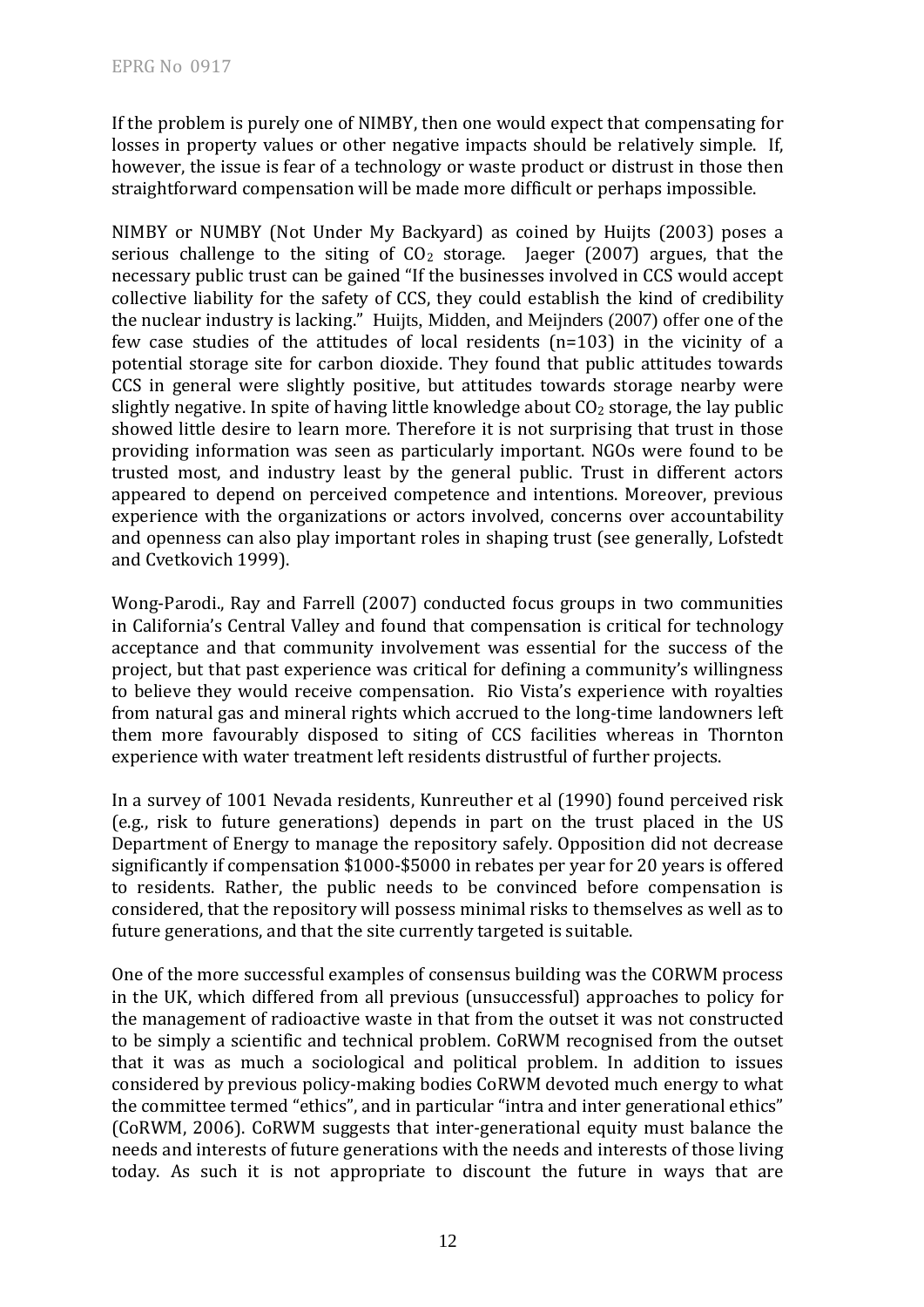commonplace in modern economics. Intra‐generational equity should consider the question of where to locate a waste disposal facility and in so doing properly to handle the needs and interests of spatially separated communities living at the same time as one another. Such thinking led CoRWM to recommend "community packages" of compensation to communities willing to accept a radioactive waste facility but subject to negative externalities such as property blight and disturbance. As the Nuclear Decommissioning Authority in the UK seeks to implement policy recommendations emerging from the government in response to CoRWM it seems possible that communities might actually compete to host a radioactive waste repository, if the "compensation" on offer is sufficiently attractive. As such NIMBYism might even be replaced with PIMBYism ("Please in My Back Yard" or YIMBY (Yes, In My Back Yard). Polls have found, for example, stronger support for nuclear power in the vicinity of operating nuclear power plants (e.g., Wikdahl, 1991 for the case of Sweden).

It is not unimaginable that, at least for many of the first projects, CCS might relate more to PIMBYism than to more conventional notions of NIMBYism. Such a response seems especially likely where the reservoir in question is a depleted oil and gas reservoir and where the community has hosted oil and gas operations and benefited from employment and built trust in the companies involved. This situation is true of Enhanced Oil Recovery in the Permian Basin in Texas or of Acid Gas Injection in Alberta (Heinrich, Herzog and Reiner, 2004) as well as the Lacq project in France.

Locations for radioactive waste repositories are usually in isolated and economically distressed regions. The former criterion might have a rational basis in the event that the proposed facilities are not as safe as is stated by their proponents. The latter argument is perhaps more compelling, that poor isolated communities lack political influence and hence make it easier for proponents of controversial installations to win the day.

### **5. Culture, Fear and Iconography**

Fundamental to attitudes to nuclear waste are attitudes to nuclear technologies generally, including especially nuclear weapons. The inter‐relationship between the Cold War and the Bomb are culturally resonant attracting the attention of Stanley Kubrick (Dr Strangelove), Andy Warhol (Atomic Bomb, 1965), and Salvador Dali (Atomic and Uranian Melancholic Idyll, 1945) among many others (Jones, 2002).

The inter-relationship between matters nuclear and pop-culture extended in time beyond nuclear weapons to include aspects of civil nuclear power such as radioactive waste. The timing was such that opposition to nuclear energy followed directly on from previous protest movements, which had followed trajectory in the United States from Civil Rights through opposition to the Vietnam War.

One observer of the 1960s describes the close link between environmentalism and opposition to nuclear power: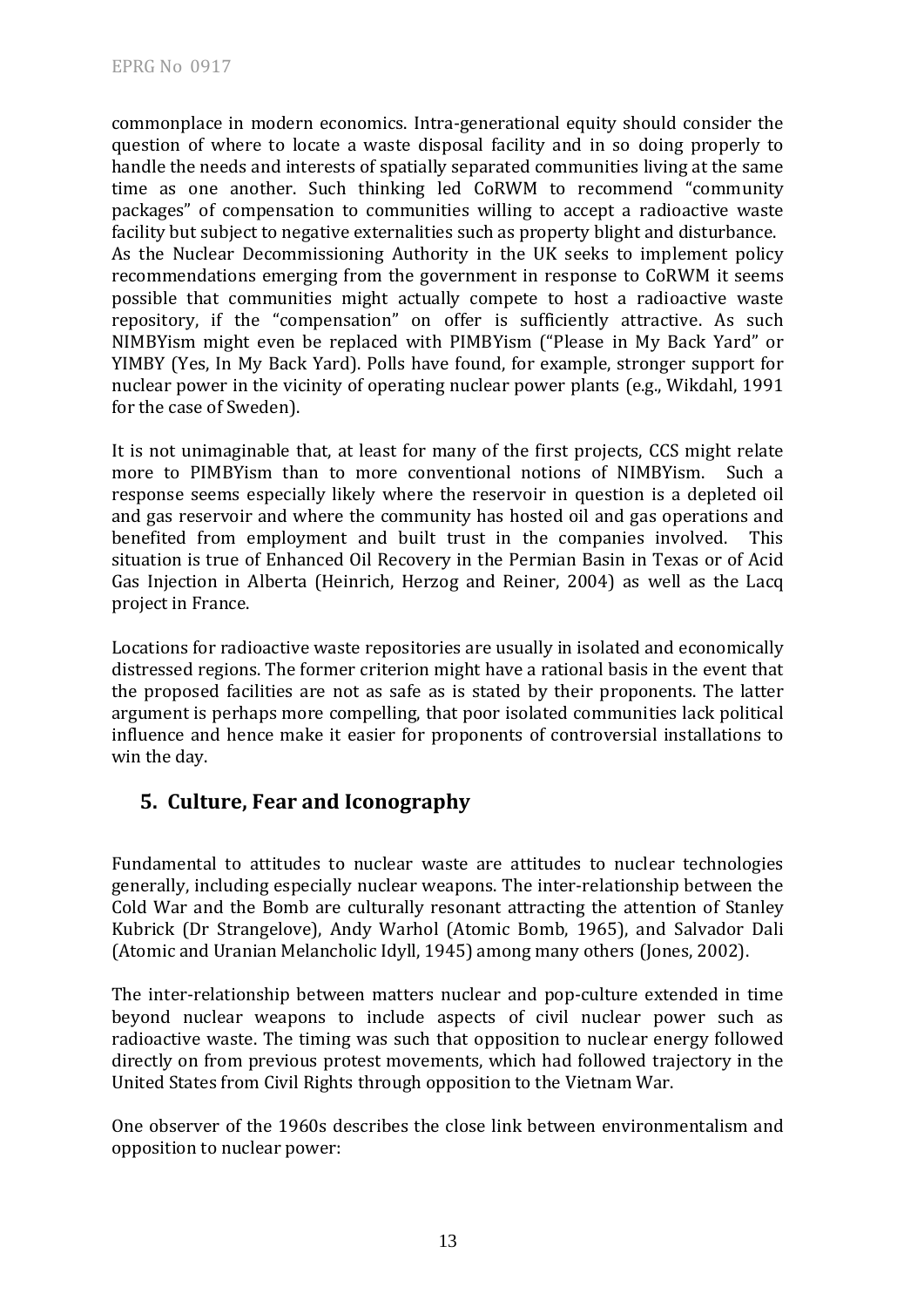*"One of the primary early targets of eco logical activism was the nuclear power industry. In fact, of all forms of environmental politics, the antinuclear movement was the most directly reminiscent of Sixties activism. With citizens' referenda, lobbying, litigation, and administrative intervention; civil disobedience and other forms of direct action; and mass rallies aglow with countercultural trappings, the antinuclear movement recalled the antiwar movement that had just ended. In its early days, it was largely populated by former peace activists as well as feminists, assorted environmentalists, and counterculture communards."* (Morgan, 1991: 244)

It is noteworthy that CCS still lacks an iconography and a position within mainstream pop culture. It is also far from clear whether opposition to CCS would fall naturally into line with a continuous tradition of counter-cultural protest, although opposition to coal without CCS would seem to have increasingly fallen into that category. Ocean storage had already been effectively ruled out as a viable option even before basic experiments could be done on the subject (de Figueiredo, 2002). The primary advocates of CCS, national governments and the energy industry are precisely those least trusted by the public, especially when compared to high levels of trust in NGOs and independent scientists (EC, 2008a). For nuclear waste, the reality is that it has been there before with large-scale protests in, for instance, the 1980s. It seems likely that, by extension, plans for geological disposal of radioactive waste will be disrupted by protest, but it is far from certain that they will be. Are the counter-culturalists of yesteryear now too old to stand up and protest? Have they failed to pass their politics to the next generation? If so, future radioactive waste developments might progress relatively unimpeded by protest.

One aspect of 1960s protest may continue to echo in today's attitudes to radioactive waste and this relates to the attitude of women to nuclear technologies. As noted above, polling reveals that a significantly larger number of women than men oppose nuclear energy. We have considered whether the route to this could lie in a lack of understanding of the science and technology. Such a thesis is known as the "deficit model" in studies of public attitudes to science and technology. As a thesis it is widely criticized (Sturgis and Allum, 2004). Perhaps the logical links explored earlier are incorrect and in fact the greater tendency for women to have negative attitudes to nuclear technologies is something more intrinsic to these technologies themselves. If so, then this would expose a key difference between radioactive waste perceptions and those relating to CCS. Given the low overall levels of awareness regarding CCS it is too early to determine whether there is any significant gender split.

The thesis that says that the aversion of some women to nuclear technologies is more intrinsic points to the following observations:

 The relationship between radiation and genetic damage tapping into, and arguably subverting, a woman's ability to control her own fertility, Such issues became resonant in the 1960s given the then growing inter‐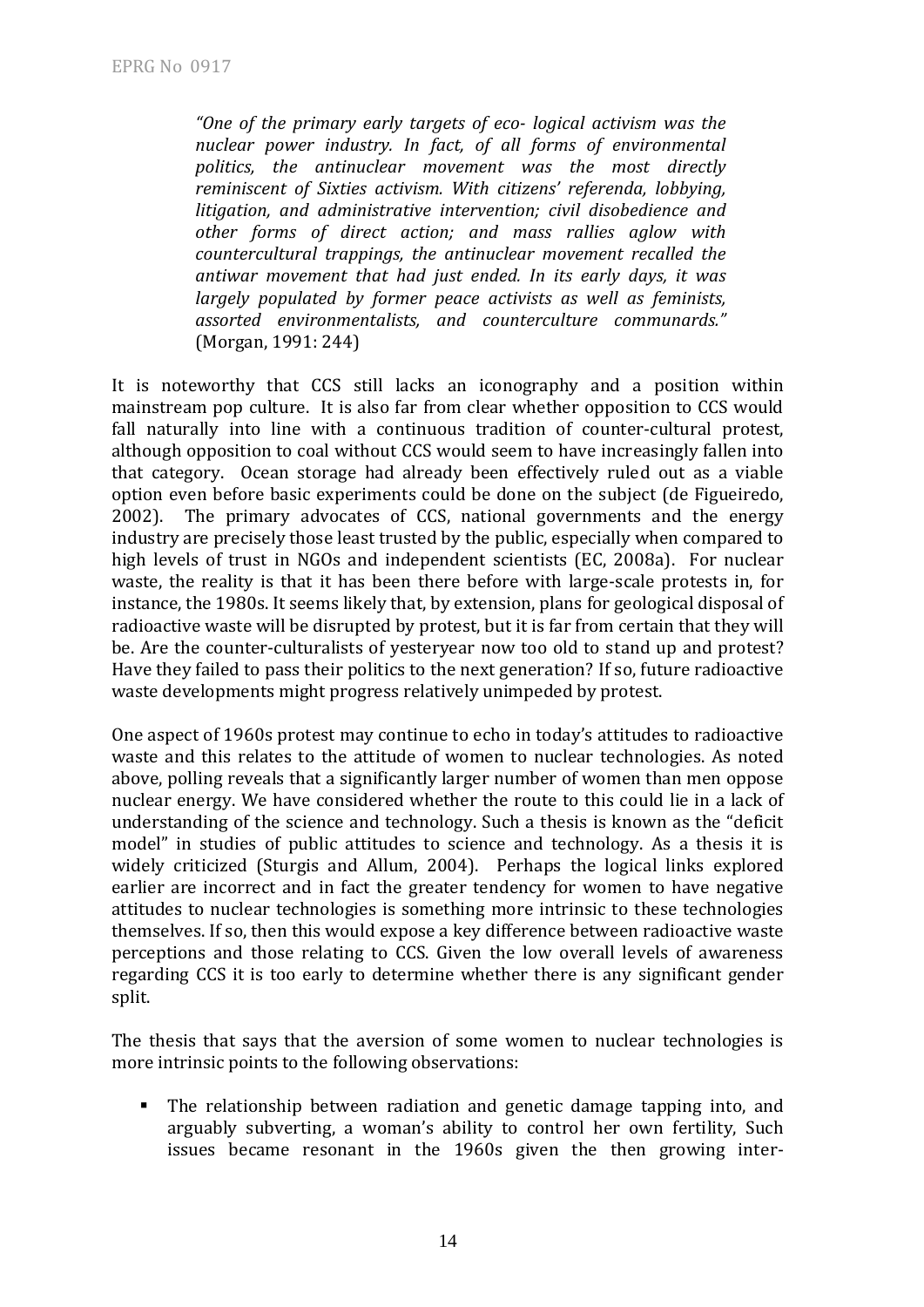relationship between feminism fertility after the introduction of the contraceptive pill in 1957

- The growth of the notion of eco-feminism, the interplay of ecological and feminist goals first posited by Françoise d'Eaubonne in her book Le Feminisme ou La mort
- The emergence of the notion of deep ecology, which posits that mankind is merely a component of a broader living and evolving environment within which it has no special status. This philosophy draws much upon the concept of Gaia developed and popularized by James Lovelock.

It is with the growth of Gaia as a popular construct that the interplay between environmentalism and nuclear energy arguably comes full circle. In *The Revenge of Gaia*, Lovelock (2006) argues that anthropogenic climate change is a threat to the entire biosphere.. In comparison, the risks associated with nuclear energy and radioactive wastes are small and manageable.

There is another link between culture and radioactive waste that has few, if any parallels, in CCS policy, namely, the notion of possible warning signs on radioactive waste repositories to protect against the risk of accidental intrusion referred to earlier. The *Bulletin of the Atomic Scientists* has supported creative responses to this problem with respectively the Universal Warning Sign competition (Nuclear Waste Update, 2003) and the Plutonium Memorial Design Contest won in 2002 by Michael Simonian with his concept "24110" which takes its name from the half-life in years of the main plutonium isotope Pu-239 (Bulletin of the Atomic Scientists, 2002).



**Figure 1. Michael Simonian's Plutonium Memorial concept "24110" imagines a central Washington DC** location for a plutonium store just under the Ellipse near the White House, which takes to an extreme the **notion that plutonium storage should not be** *out of sight and out of mind***.** 

**[Images copyright Simonian – clearance required – see: http://www.designboom.com/eng/cool/simonian.html]**

Though often thought benign, at high enough concentration,  $CO<sub>2</sub>$  is toxic separate to any dangers of asphyxiation caused by oxygen displacement. Being heavier than air, leakage may lead to accumulation in low lying areas or basements and may therefore pose a minimal threat to local populations in the vicinity of storage sites or  $CO<sub>2</sub>$  pipelines. There are a number of natural analogues:  $CO<sub>2</sub>$  seeps at Poggio dell'Ulivo in Central Italy, discharge 200 t /day of  $CO<sub>2</sub>$  from soil degassing and at least 10 people have been reported to have died from  $CO<sub>2</sub>$  releases in the Lazio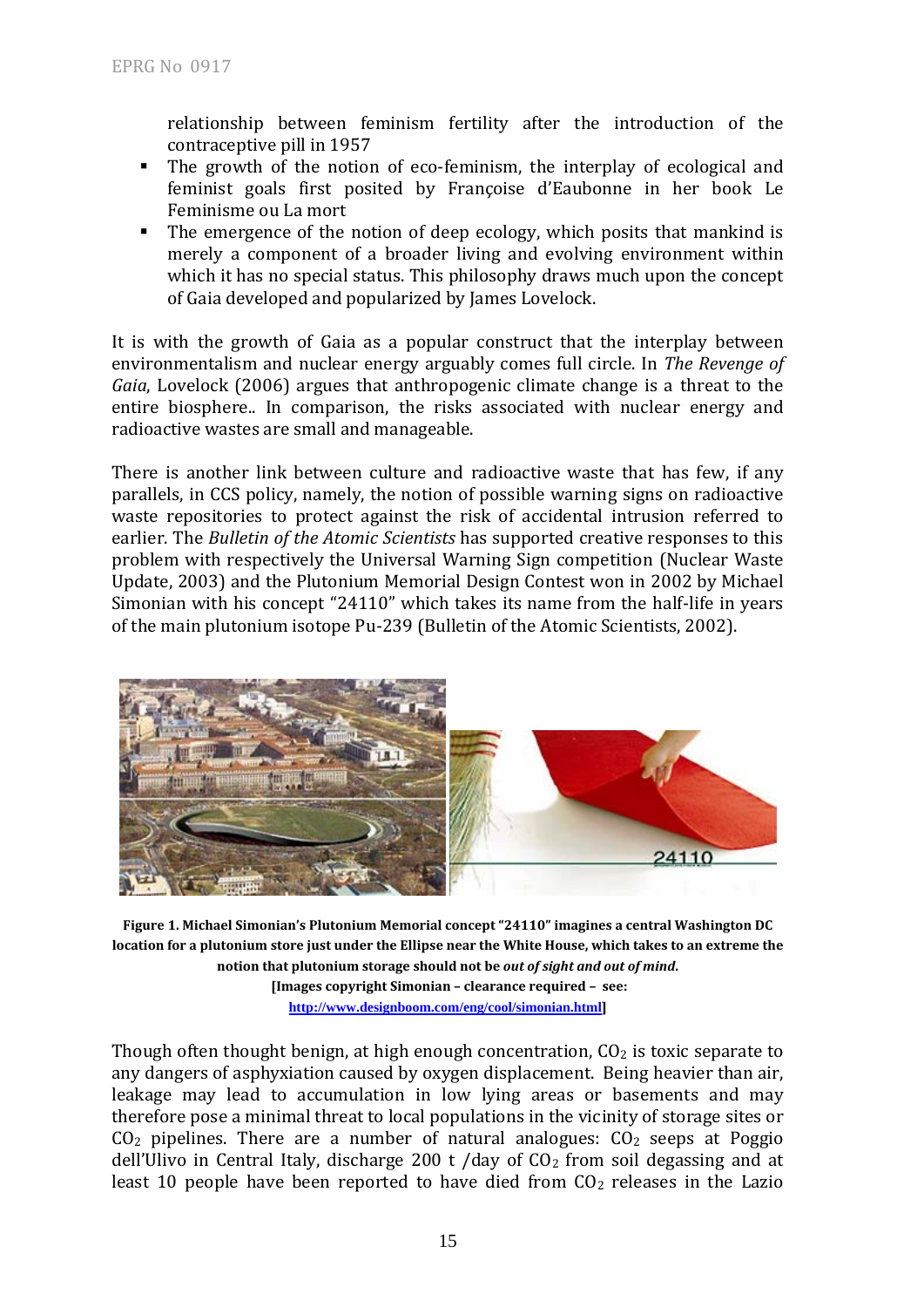region in the past 20 years (IPCC 2005); in April 2006, at Mammoth Mountain in California, three ski patrollers died while trying to fence off a volcanic vent (USGS, 2001; Doyle, 2006).

Far more dramatically, in 1986, 1700 people died after a massive  $CO<sub>2</sub>$  explosion at Lake Nyos in Cameroon (Kling et al, 1987). In 1984, a smaller explosion in Lake Monoun also in Cameroon killed 37 people. A third lake, Lake Kivu, on the Congo-Rwanda border, is also known to be a reservoir of carbon dioxide and methane. Accumulation of  $CO<sub>2</sub>$  in the lake begins when  $CO<sub>2</sub>$ -rich gas of volcanic origin comes into contact with groundwater, which is then discharged into the bottom of the lakes. Before the gas events these lakes were strongly stratified, such that surface and bottom waters do not mix, allowed the gas that was being input in  $CO<sub>2</sub>$ -charged springs to build‐up in the bottom waters of the lakes.

The trigger mechanism responsible for the gas release from the lake has been the subject of much speculation. Although there were some claims that there was a volcanic event, it now seems likely that a large landslide entered the lake causing the lake stratification to break down enough to initiate the gas release. Although its relation to CO 2 storage is tenuous, Lake Nyos is often cited as a reason to fear large‐ scale storage of CO<sub>2</sub> (Brown, 2007).

#### **6. Conclusions**

It is interesting to consider why the radioactive waste problem has been so difficult. One compelling idea is that the radioactive waste problem is an example of a *wicked problem* (Conklin 2006). Such problems are characterised by an odd circular property that the question is shaped by the solution. As each solution is proposed it exposes new aspects of the problem. Wicked problems are not amenable to the conventional linear approaches to solving complex problems. Linear approaches go from gathering the necessary data, through analysing the data and formulating a solution towards implementation of a final agreed solution. By contrast, wicked problems can at one moment appear to be on the verge of solution, yet the next moment the problem has to be taken back to its complete fundamentals for further progress to be made. As such, any opinion that the problem is almost solved is no indication that it actually is. Wicked problems can persist for decades and, for a true wicked problem, no solution will ever be possible. Wicked problems typically combine technical factors and social factors in complex multi‐attribute trade‐offs. A problem that is not wicked is said to be 'tame'. A key question for consideration by the CCS community is whether they too have found themselves in a similar situation. The key difference, as noted earlier, is that given the scale of CO2 that needs to be disposed of from even a single plant, CCS requires a satisfactory solution to the storage problem before large‐scale implementation is possible. Unlike the nuclear case, if there is no resolution to concerns over  $CO<sub>2</sub>$  storage there will be no possibility for large‐scale implementation of CCS to proceed.

MacKerron (2004) has noted that nuclear power has not received the same government support as renewables because its non‐climate change externalities impose economic and, especially, political risks that are perceived as balancing the climate advantages from being a low‐carbon source of electricity. MacKerron then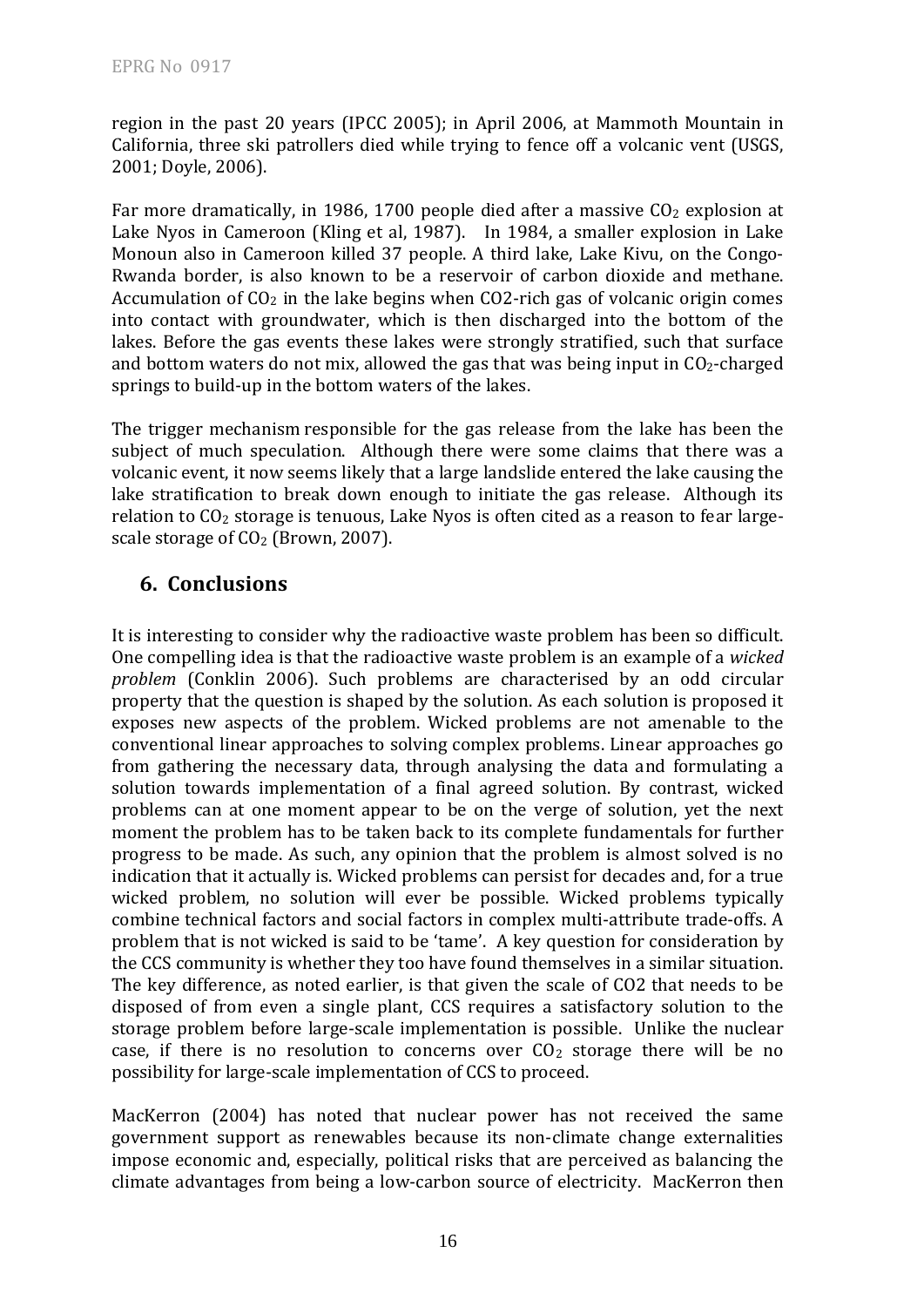lists a series of ways in which nuclear power might become "ordinary" and hence more attractive to private investors, chief among these being "resolution, to the satisfaction of the wider public, most stakeholders and any affected local communities, of the nuclear waste management problem." A similar question for CCS is whether it might command subsidies needed to allow for construction of the first tranche of large‐scale projects. The future of fossil‐fired generation is therefore wrapped up in questions both of the fuels themselves but also of the ultimate fate of carbon dioxide underground. As described above, nuclear power and nuclear waste have never been perceived as "ordinary" and although  $CO<sub>2</sub>$  storage is still unfamiliar to the vast majority of the public, the familiarity with carbon dioxide itself and its comparatively benign nature may allow carbon dioxide storage to proceed even though individual  $CO<sub>2</sub>$  storage projects may well be halted for a variety of NIMBY or other local considerations much as would be the case for many other types of waste acilities. f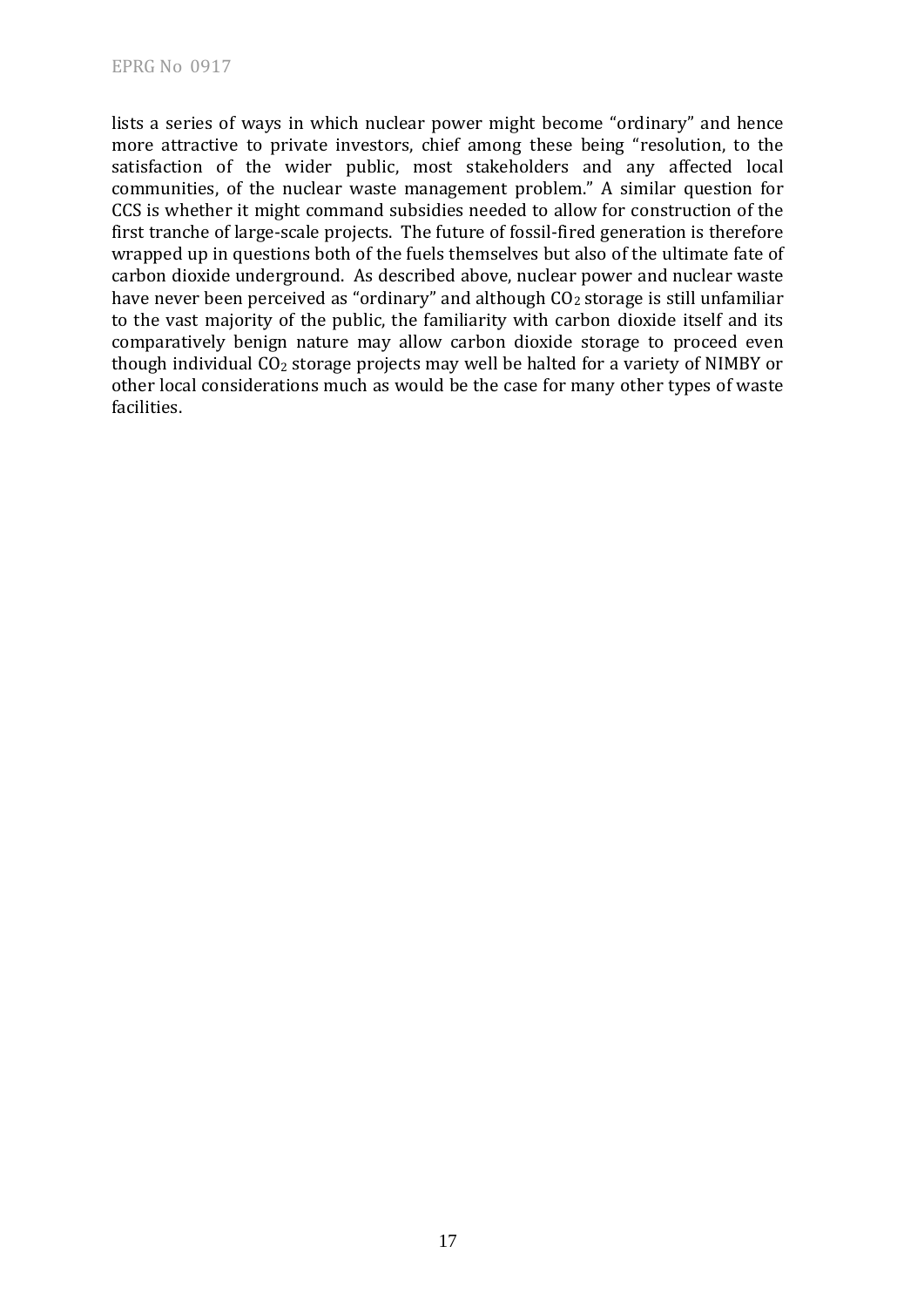#### **References**

L'Agence nationale pour la gestion des déchets radioactifs (Andra), 2008. Country [Profile France: Nuclear Energy & Radioactive Wa](http://www.guardian.co.uk/profile/davidadam)ste Management. Available at: http://www.andra.fr/IMG/pdf/country‐profile.pdf

Adam, D. and Macalister, T., 2008. Energy: Coal-fired power stations will lock UK into a high‐emissions future, say MPs, *The Guardian*, 22 July.

Barke, R., Jenkins-Smith, H., and P. Slovic, P., 1997. Risk Perceptions of Men and Women Scientists, *Social Science Quarterly* 78(1): 167‐176.

Berglund, N. 2007. Government Blasted for Dropping Carbon Deal, *Aftenposten*, 18 December.

Brown, V.J., 2007. Of Two Minds: Groups Square off on Carbon Mitigation, *Environmental Health Perspectives* 115 (11): A546‐A549

Bulletin of the Atomic Scientists, 2002. Plutonium Memorial: design contest, vol 58, no. 3, pp. 8‐11 and 38 & 39, May/June.

Burningham K and Cooper G, Being Constructive: Social Constructionism and the Environment, *Sociology*, 33 (2) 297-316.

onklin, J., 2006. *Dialogue Mapping: Building Shared Understanding of Wicked* C Problems (Chichester, UK: Wiley).

Committee on Radioactive Waste Management (CoRWM), 2006. *Managing Our Radioactive Waste Safely,* Final Report, July.

Darst, R.G. and Dawson, J.I., 2008. "Baptists and Bootleggers, Once Removed": The Politics of Radioactive Waste Internalization in the European Union Global Environmental Politics 8(2): 17-38.

Darwin, C G (1952), *The Next Million Years,* (London, Rupert Hart‐Davis).

de Figueiredo, M.A., 2002. The Hawaii Carbon Dioxide Ocean Sequestration Field Experiment: A Case Study in Public Perceptions and Institutional Effectiveness, Massachusetts Institute of Technology, Cambridge, Massachusetts (Masters Thesis).

de Figueiredo, M.A., 2007. The Liability of Carbon Dioxide Storage, Massachusetts Institute of Technology, Cambridge, Massachusetts (Ph.D. Dissertation)

Deggerich, M., 2008. Germans Discover Direct Democracy, Spiegel Online, 25 April. Doyle, A., 2006. Concerns rise about CO2 burial, Reuters, 11 July.

Dunlap, R.E., Kraft, M.E., Rosa, E.A., 1993. Public Reactions to Nuclear Waste: Citizens' Views of Repository Siting (Duke University Press).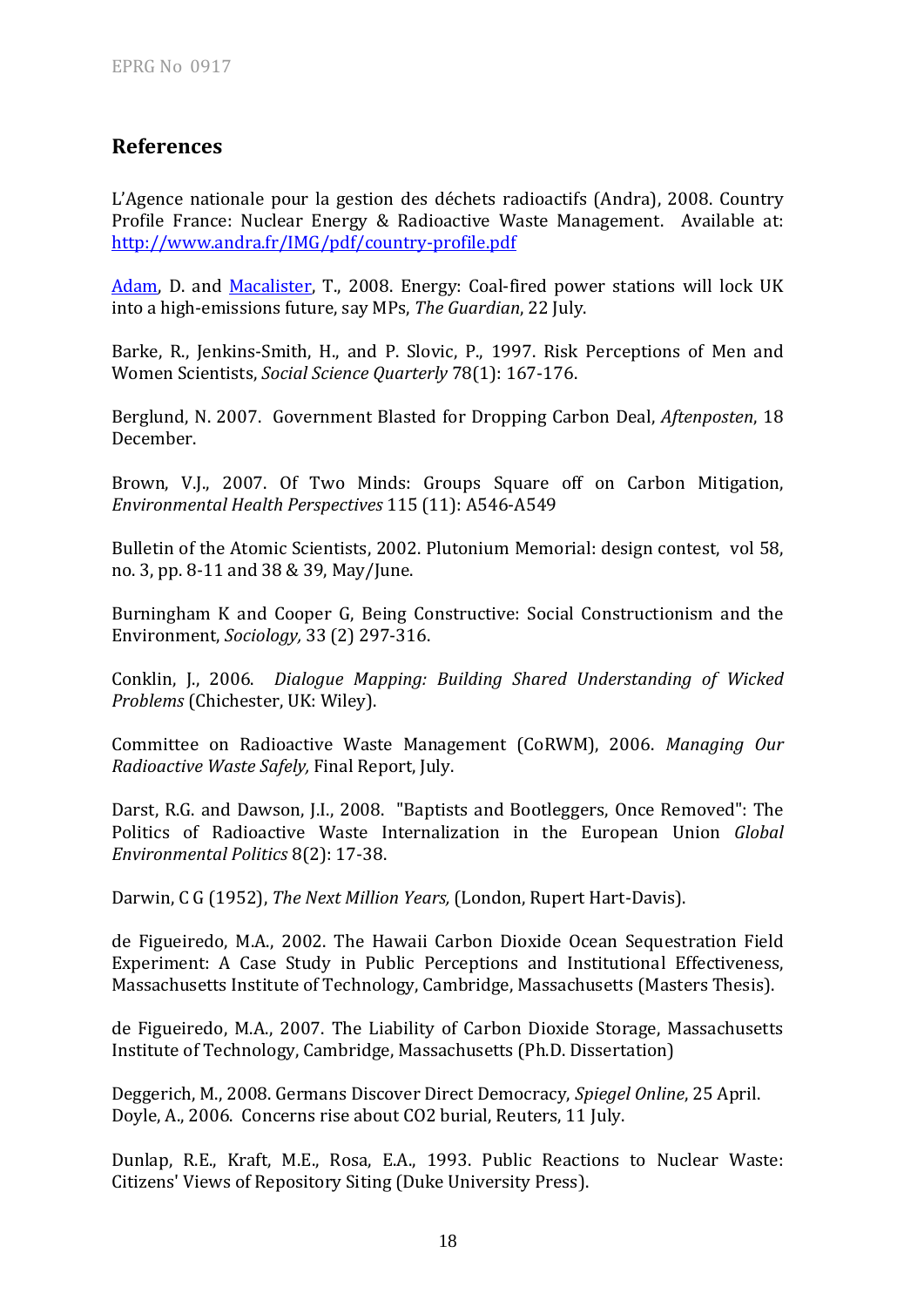European Commission (EC) 2002. Special Eurobarometer EB 165 "Europeans and Radioactive Waste", DG‐Research, Brussels, April.

European Commission (EC) 2005a. Special Eurobarometer EB 217 "Attitudes of European Citizens towards the Environment", DG-Research, Brussels, December.

European Commission (EC) 2005b. Special Eurobarometer EB 224 "Europeans, Science and Technology", DG‐Research, Brussels, June.

European Commission (EC) 2005c. Special Eurobarometer EB 227 "Radioactive Waste", DG‐Research, Brussels, September.

European Commission (EC), 2006. Special Eurobarometer EB 258 "Energy Issues", DG‐Research, Brussels, November.

European Commission (EC) 2007. Special Eurobarometer EB 262 "Energy Technologies: Knowledge, Perception, Measures", DG‐Research, Brussels, January.

European Commission (EC) 2008a. Special Eurobarometer EB 295 "Attitudes of European citizens towards the environment ", DG‐Research, Brussels, March.

European Commission (EC) 2008b. Special Eurobarometer EB 297 "Attitudes Towards Radioactive Waste", DG‐Research, Brussels, June.

Frey, B. S., Oberholzer‐Gee, F. & Eichenberger, R., 1996. "The Old Lady Visits Your Backyard: A Tale of Morals and Markets." *The Journal of Political Economy* 104: 1297‐1313.

Friedmann, S.J., 2006. Defining an end state for CO2 sequestration and EOR in North America, Proceedings of the 8<sup>th</sup> International Conference on Greenhouse Gas Technologies (GHGT), Trondheim, Norway, 19-22 June.

errard, M.B., 1996. *Whose Backyard, Whose Risk: Fear and Fairness in Toxic and* G *uclear Waste Siting N* (Cambridge, MA: MIT Press)

**Gibbons M, et al. (1994)** *The New Production of Knowledge, The Dynamics of esearch in Contemporary Societies,* **Editors Gibbons M, Limoges C,** *Science and R* **Rowotny H, Schwartzman S, Scott P and Trow M, Sage Publications Ltd.** 

Grimston, M, *Politics, society and energy – a fraught relationship, ESRC Electricity Policy Group Seminar, Cambridge, 5 May 2008*

Heinrich, J.J., Herzog, H.J., and D.M. Reiner, D.M., 2004. "Environmental Assessment of Geologic Storage of CO2," MIT LFEE Working Paper 2003‐002 RP, revised March.

Herzog, H., Caldeira, K., and Reilly, J., 2003. An issue of permanence: assessing the effectiveness of temporary carbon storage, *Climatic Change* 59 (3): 293-310.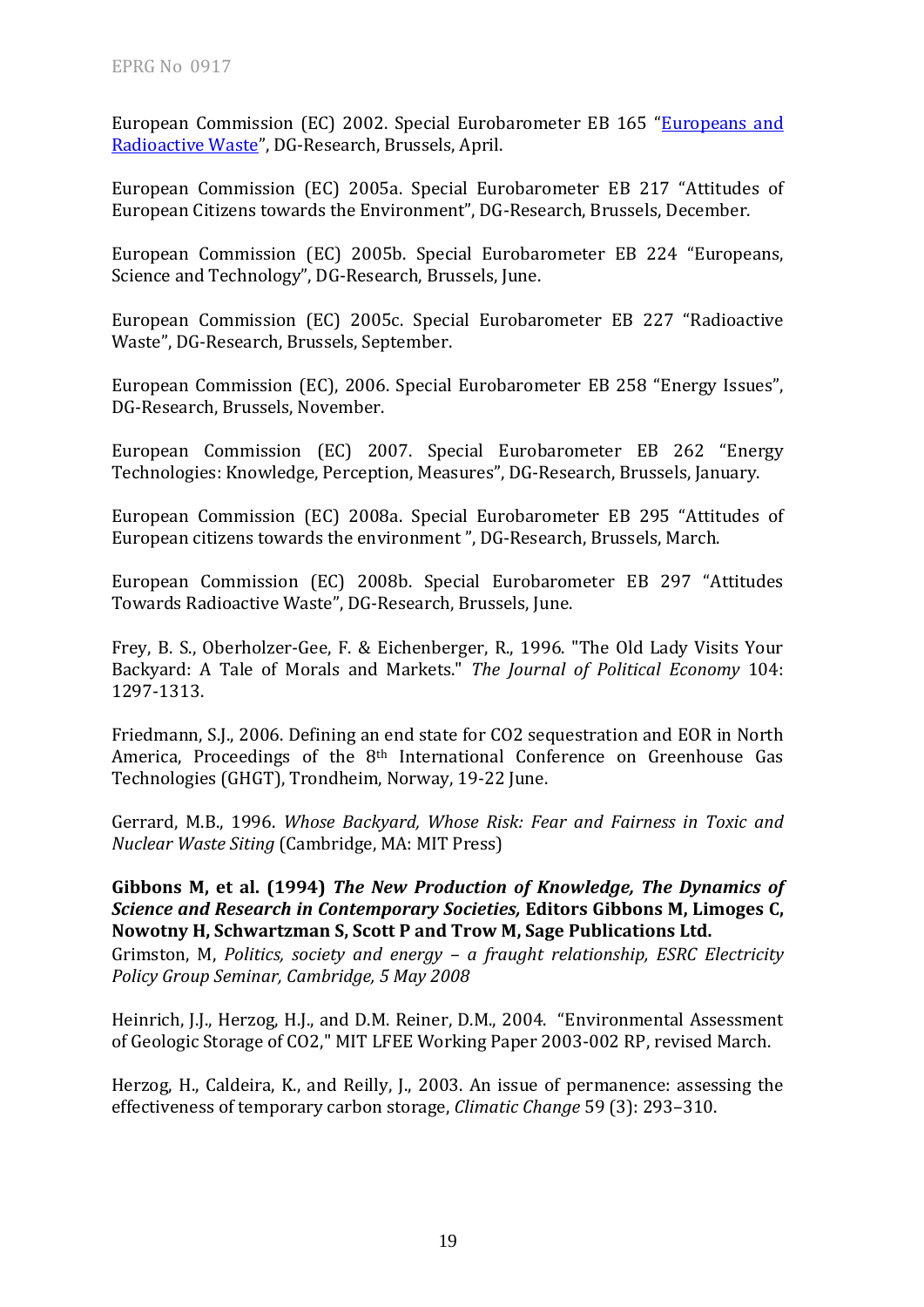House of Commons Science and Technology Committee (HoC), 2006. Meeting UK Energy and Climate Needs: The Role of Carbon Capture and Storage First Report of Session 2005–06, *Volume II*, *Oral and Written Evidence* (London: HMSO).

Huijts, N., 2003. Public Perception of Carbon Dioxide Storage: The role of trust and affect in attitude formation, Masters Thesis, Department of Technology Management, Eindhoven University of Technology, December

Huijts, N.M.A, Midden, C.J.H. and Meijnders, A.L., 2007. Social acceptance of carbon dioxide storage, *Energy Policy* 35 (5): 2780‐2789.

Intergovernmental Panel on Climate Change, *Special Report on Carbon Dioxide Capture and Storage*, Cambridge University Press, 2005

Jaeger, C.C., 2007. Carbon Capture and Storage: Risk Governance and Rent seeking, Conference on Regulating and Financing Carbon Capture and Storage, Swiss Re Centre for Global Dialogue, Ruschlikon, Switzerland, 8 November. http://www.irgc.org/IMG/pdf/IRGC\_CCS\_Jaeger07.pdf

Jay, K. 1956. Calder Hall – The story of Britain's first Atomic Power Station. United Kingdom Atomic Energy Authority.

Jones, J. 2002. Magic Mushrooms, *The Guardian*, 6 August. Available at: http://www.guardian.co.uk/artanddesign/2002/aug/06/art.artsfeatures

Kent, C. 1998. Basics of Toxicology: Preserving the Legacy (John Wiley and Sons)

Kling, G. W., M. Clark, H. R. Compton, J. D. Devine, W. C. Evans, A. M. Humphrey, J. P. Lockwood and M. L. Tuttle. 1987. The 1986 Lake Nyos gas disaster, Cameroon, West Africa. *Science* 236:169‐175.

Kunreuther, H., Easterling, D., Desvousges, W., Slovic, P., 1990. Public Attitudes Toward Siting a High‐Level Nuclear Waste Repository in Nevada, *Risk Analysis*, 10(4): 469‐484.

Kunreuther, H., Fitzgerald, K., Aarts, T.D., 1993. Siting Noxious Facilities: A Test of the Facility Siting Credo," with, *Risk Analysis*, Vol 13 (3): 301‐318.

Langer, 2008 Fuel Costs Boost Conservation Efforts; 7 in 10 Reducing "Carbon Footprint", ABC News http://abcnews.go.com/print?id=5525064

esbirel, S.H. and Shaw, D., 2005. *Managing Conflict in Facility Siting: An* L International Comparison (Cheltenham, UK: Edward Elgar).

ovelock, J., 2006. *The Revenge of Gaia: Why the Earth is Fighting Back and How We* L *Can Still Save Humanity* (London: Penguin).

Lowenthal, D., 2005. *Stewarding the Future,* CRM the Journal of Heritage Stewardship, vol. 2 no. 2. Available at: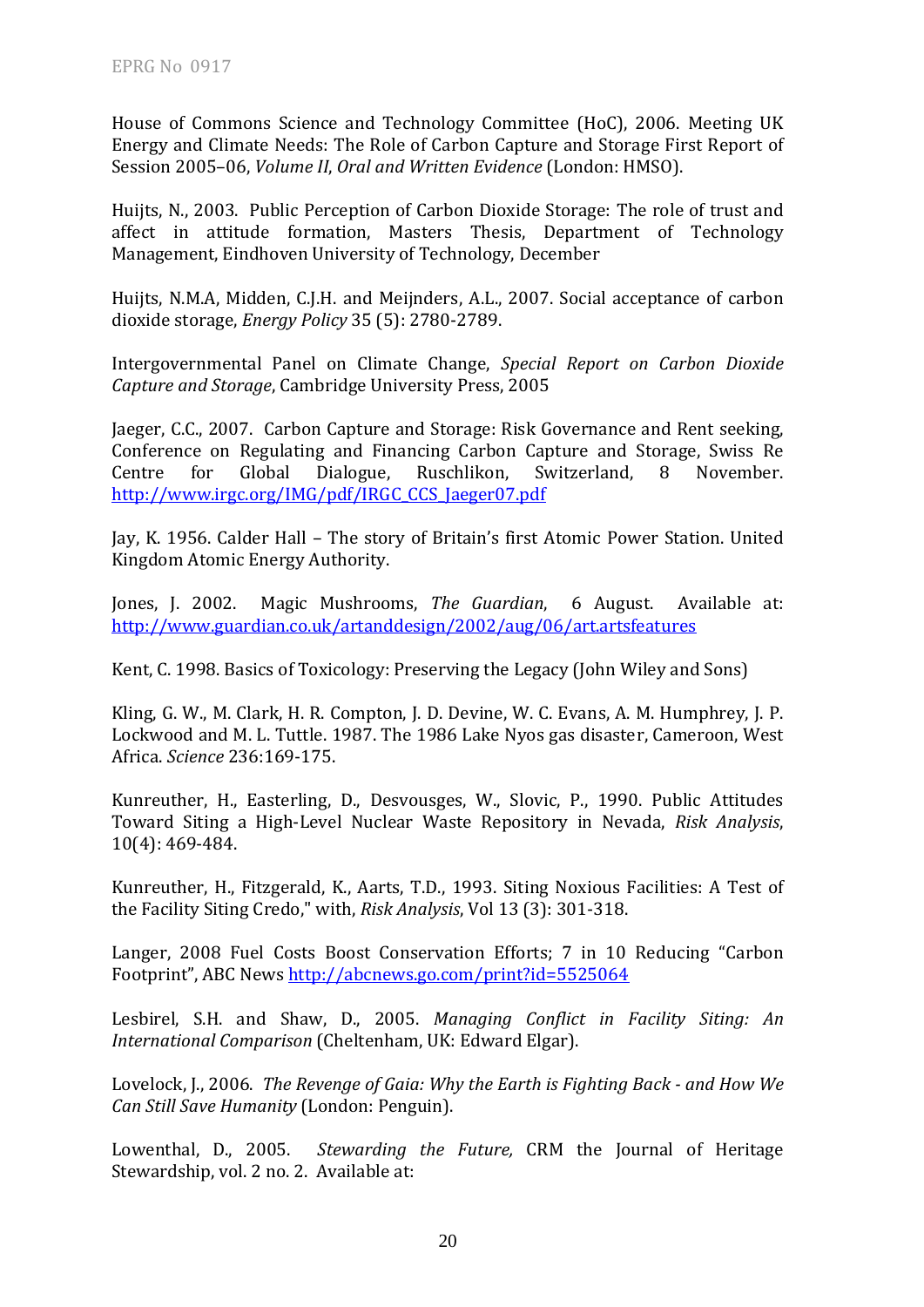http://crmjournal.cr.nps.gov/02\_viewpoint\_sub.cfm?issue=Volume%202%20Numb er%202%20Summer%202005&page=1&seq=2

MacKerron, G., 2004. Nuclear Power and the Characteristics of Ordinariness – The Case of UK Energy Policy, *Energy Policy*, 32: 1957‐1965.

MIT, 2007. The Future of Coal: Options for a Carbon Constrained World (Cambridge, MA: MIT)

Morgan, E.P., 1991. *The 60s Experience: Hard Lessons About Modern America* (Philadelphia: Temple University Press).

Nuclear Decommissioning Agency (NDA), 2007. Calder Hall Nuclear Power Station Feasibility Study, Atkins Engineering Available at: http://www.nda.gov.uk/documents/loader.cfm?url=/commonspot/security/getfile. cfm&pageid=18053

Nuclear Waste Update, 2003. Eureka County Yucca Mountain Information Centre, Vol 9, Issue 1, September.

uttall, W.J., 2005. *Nuclear Renaissance: Technologies and Policies for the Future of* N *Nuclear Power* (Bristol: IOP/CRC Press).

Palmgren C, Morgan M.G., Bruine de Bruin W., Keith D., 2004. Initial public perceptions of deep geological and oceanic disposal of CO2. *Environmental Science & Technology* 38: 6441‐6450

Prasad K.N., Cole W.C. and Hasse G.M., 2004. Health Risks of Low Dose Ionizing Radiation in Humans: A Review*, Experimental Biology and Medicine*, 229 (5): 378.

Quiviger, G., 2001. "Building New Power Plants in a CO2 Constrained World: A Case Study from Norway on Gas‐Fired Power Plants, Carbon Sequestration, and Politics," Massachusetts Institute of Technology, Cambridge, Massachusetts (Masters Thesis).

Reiner, D.M., Curry, T.E., de Figueiredo, M.A., Herzog, H.J., Ansolabehere, S.D., Itaoka, K., Johnsson, F., Odenberger, M., 2006. American Exceptionalism? Similarities and differences in national attitudes towards energy policy and global warming, Environmental *Science* and Technology 40(7): 2093-2098.

Richardson, D. and Rootes, C., 1995. *The Green Challenge: The Development of Green Parties in Europe* (London: Routledge)

Royal Commission on Environmental Protection (RCEP), 1976. Sixth Report Nuclear *Power and the Environment* (Cmnd. 6618, ISBN 0 10 166180 0).

Shabecoff, P., 1993. *A Fierce Green Fire: The American Environmental Movement* (New York: Hill & Wang).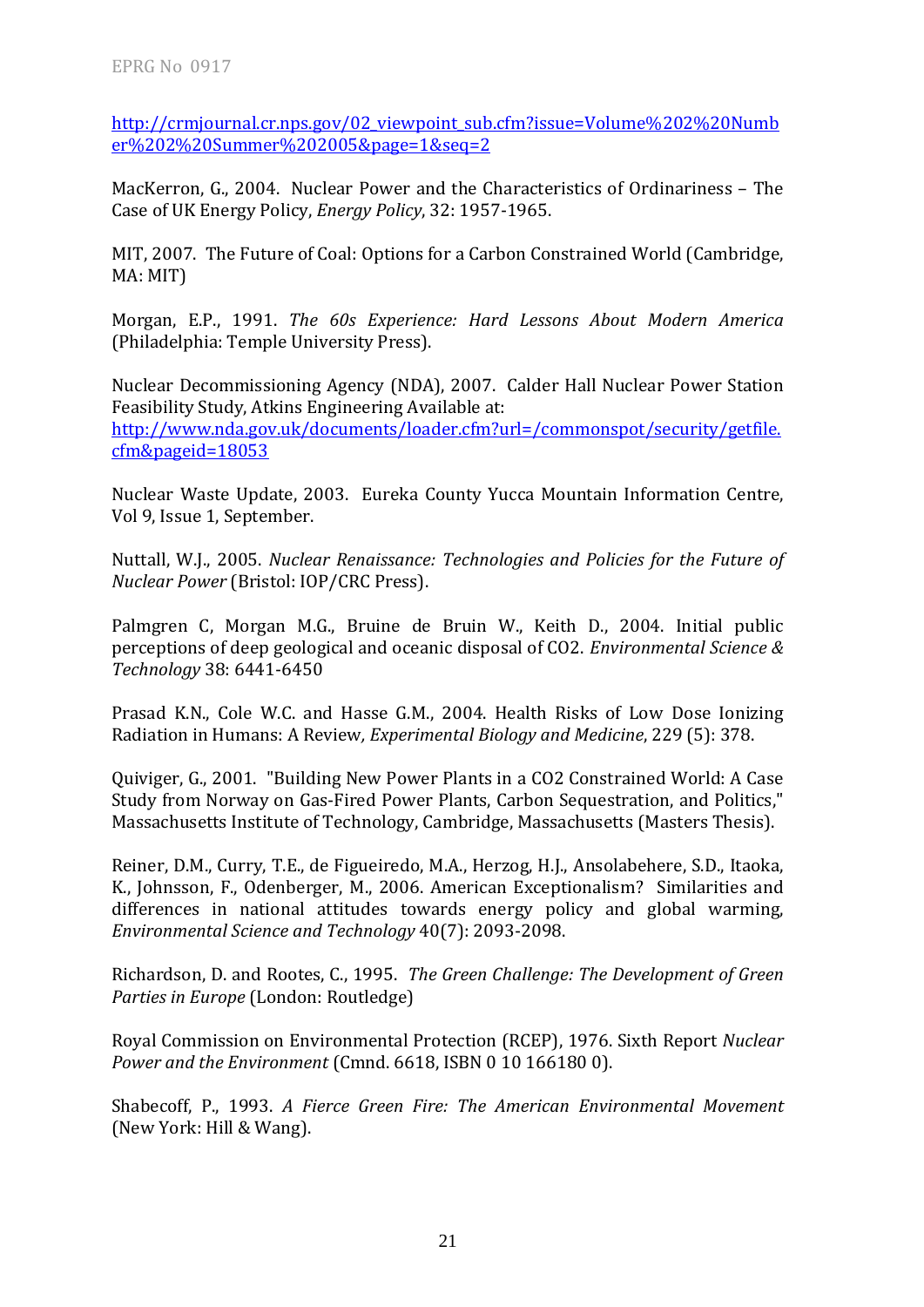Shackley, S., McLachlan, C., and, Gough C. 2005. The public perception of carbon dioxide capture and storage in the UK: results from focus groups and a survey. *Climate Policy* 4: 377‐398.

Shackley, S., Waterman, H., Godfroij, P., Reiner, D.M., Anderson, J., Draxlbauer, K., and Flach. T., 2007. Stakeholder perceptions of  $CO<sub>2</sub>$  capture and storage in Europe: Results from a survey, *Energy Policy* 35 (10): 5091‐5108.

Singer, S., 2007. Presentation to Meeting of the ECCP working group on carbon dioxide capture and geological storage (CCS): First consultation on Impact Assessment of the enabling legal framework for CCS, Brussels, 8 May.

Singleton, G.R., 2007. Geologic Storage of Carbon Dioxide: Risk Analyses and Implications for Public Acceptance, Master's Thesis, MIT.

Slovic, P., 1999. Trust, Emotion, Sex, Politics, and Science: Surveying the Risk-Assessment Battlefield, *Risk Analysis* 19(4): 689‐701.

Slovic, P., Flynn, J.H , Layman, M., 1991. Perceived Risk, Trust, and the Politics of *nce* Nuclear Waste, *Scie* 254 (13 December): 1603 – 1607,

onnert, G., 1995. *Who Succeeds in Science: The Gender Dimension* (New Brunswick, S NJ: Rutgers University Press).

Sturgis, P. and Allum, N., 2004. Science in Society: Re‐evaluating the deficit model of public attitudes, *Public Understanding of Science* 13(1): 55‐74.

US Geological Survey (USGS), 2001. Invisible  $CO<sub>2</sub>$  Gas Killing Trees at Mammoth Mountain, California, U.S. Geolo[gic](http://lvo.wr.usgs.gov/CO2.html)al Survey Fact Sheet 172-96, Online Version 2.0, http://lvo.wr.usgs.gov/CO2.html

Weart, S.R., 1988. *Nuclear Fear – A History of Images* (Cambridge, MA: Harvard University Press).

Wikdahl, C.‐E., 1991. Sweden: Nuclear Power Policy and Public Opinion, *IAEA Bulletin* 1/1991, 29‐33.

Wong-Parodi, G., Ray, I., Farrell, A., 2007. Perceptions of Geologic Sequestration in California's Central Valley, Conference on Regulating and Financing Carbon Capture and Storage, Swiss Re Centre for Global Dialogue, Ruschlikon, Switzerland, 8 November. www.irgc.org/IMG/pdf/14.30\_14.45\_Gabrielle\_Wong‐Parodi\_IRGC.pdf

Wong‐Parodi, G., Ray, I., Farrell, A.E., 2008. Environmental non‐government organizations' perceptions of geologic sequestration, *Environmental Research Letters* 3: 024007

Williams, S., 2008. Clean coal could revive Wales mining heritage, Western Mail, 31 March.